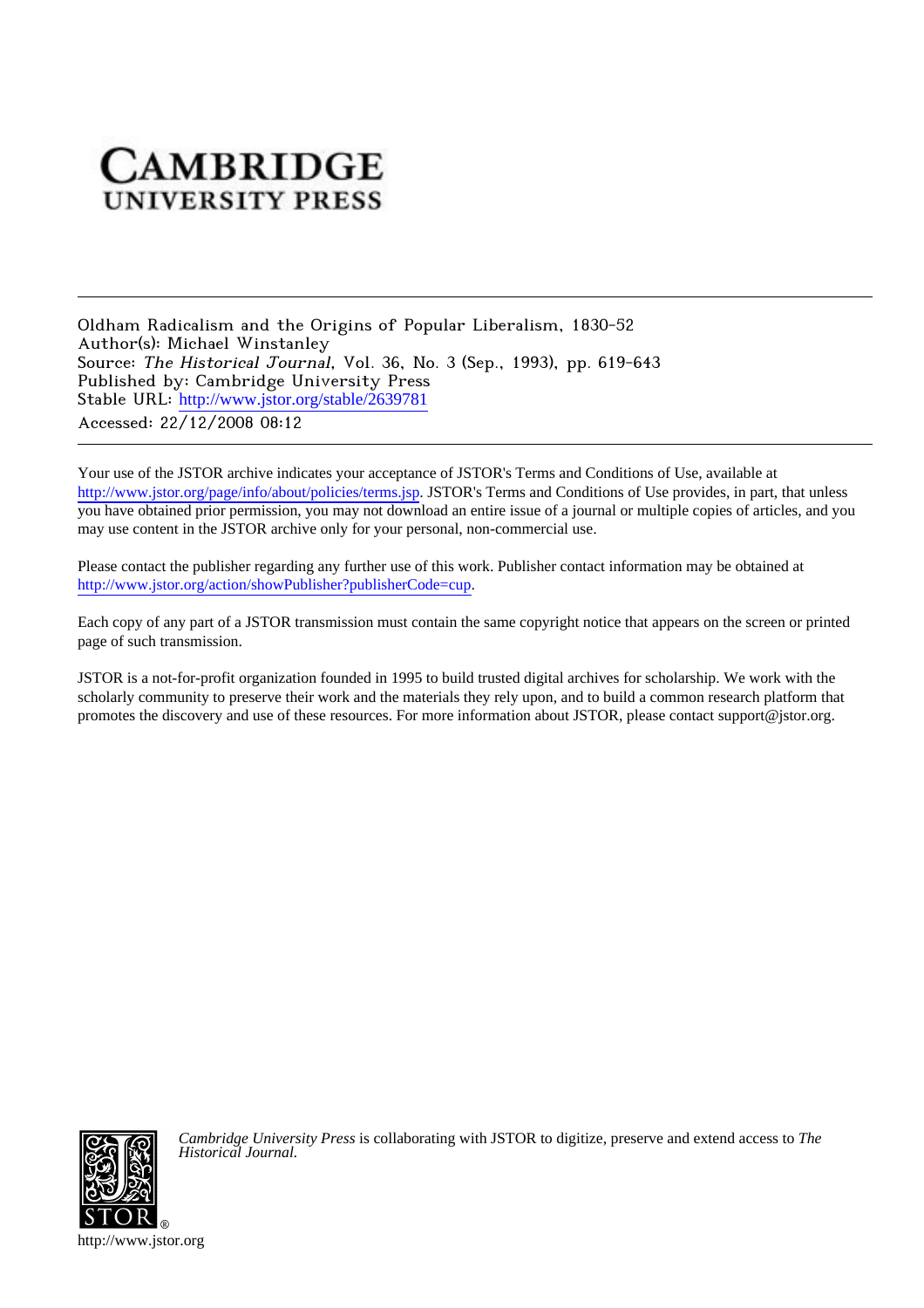# **OLDHAM RADICALISM AND THE ORIGINS OF POPULAR LIBERALISM, 1830-52 \***

# **MICHAEL WINSTANLEY**

**Lancaster University** 

**A B S TRACT. The emphasis on class, industrial structure and workplace relations proffered by Foster and others as an explanation of the nature and development of popular politics in this period is rejected. Continuities in personnel, values, motivation, policies and strategies suggest that militant grass-roots liberalism of the I85os, and the culture of self-improvement which pervaded it, were essentially continuations of a radical platform of the I83os which was preserved, even enhanced, through the Chartist period. Radicals' emphasis on retrenchment, tax reform, democratic accountability and local self-government represented a commitment to a democratic, capitalist environment capable of sustaining material progress and promoting moral and spiritual selfimprovement and individual responsibility. They sought, rather than rejected, cooperation with more moderate reformers, seeing no contradiction in combining support for Chartism with more limited campaigns to repeal the corn law or to reform local government. Radicals, however, were also divided**  amongst themselves. This was particularly evident in Oldham with Cobbettism drawing support from **an extensive semi-rural hinterland and a more aggressive petit bourgeois artisan, nonconformist radicalism, associated with respectability and moral reform, based in the town itself. Cobbettism was**  progressively marginalized from the mid-1830s, however, drifting, for a variety of reasons, into the **tory camp. For urban radicals, the liberalism of the I85os represented a logical extension of their campaign, not a betrayal.** 

**I** 

**John Foster's analysis of Oldham politics continues to feature prominently in studies of early/mid nineteenth-century working-class radicalism.' Even those historians who are sceptical about the revolutionary nature of the movement he described have continued to accept the broader premises on which his view was based: that the late i 840S witnessed a watershed in radical development consisting primarily of a mellowing of its demands, the collapse of broadly based, working-class support for Chartism, and the emergence of middle-class liberal leadership. His exposition of the 'liberalization' of the I 840s, therefore, has created most academic controversy.2 Yet, as Stedman Jones has pointed** 

**<sup>\*</sup> I would like to thank Robert Sykes, Peter Taylor and Neville Kirk for constructive and critical comments on an earlier draft of this paper and the British Academy for initial funding for this research. ' J. Foster, Class struggle and the industrial revolution (London, 1974).** 

**<sup>2</sup>The literature on this is succinctly discussed in N. Kirk, The Growth of working-class reformism in mid- Victorian England (Beckenham, I985), pp. I-3I. On Lancashire, see especially, P. Joyce, Work, society and politics: the culture of the factory in later Victorian England (Brighton, i98o); on**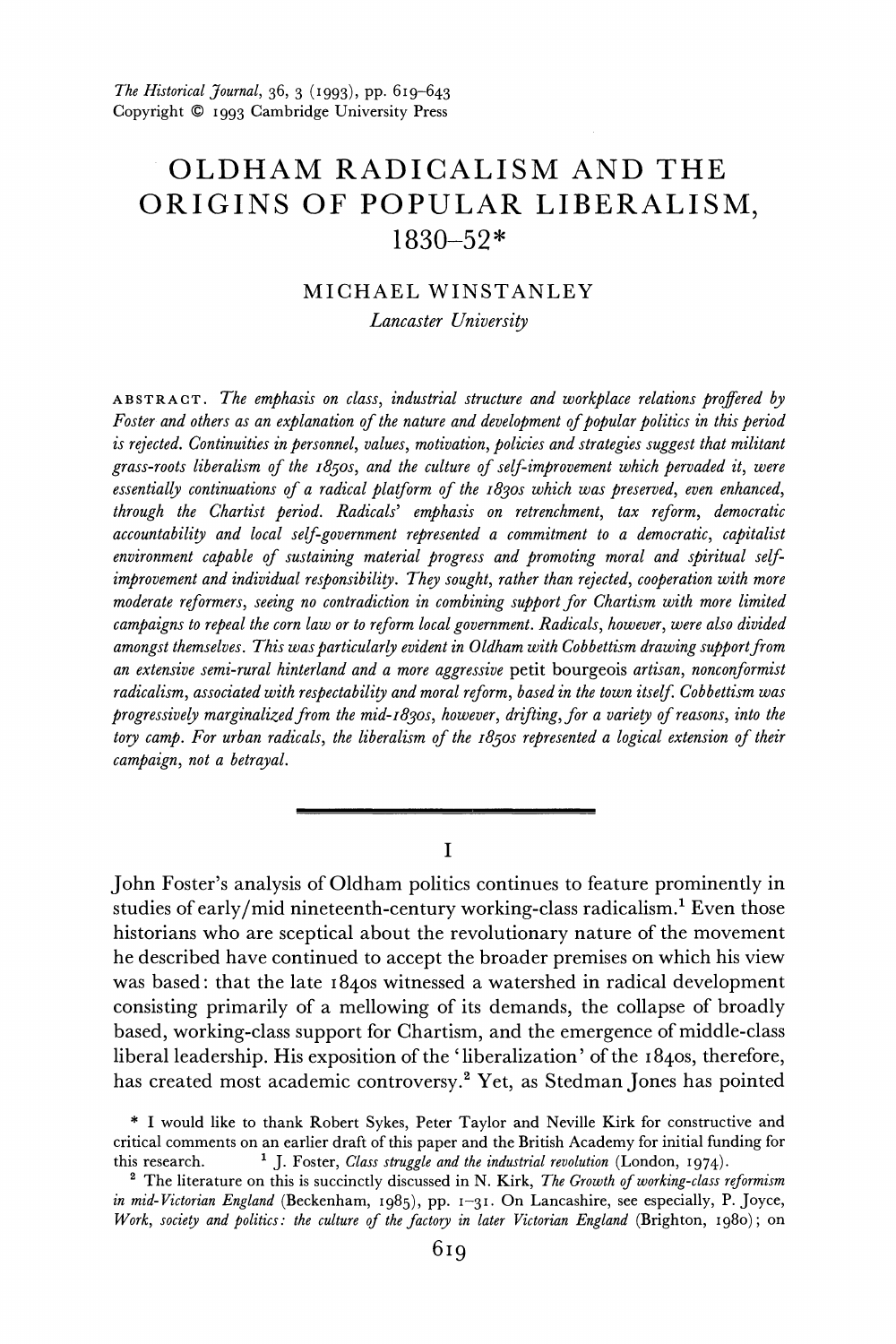# **620 MICHAEL WINSTANLEY**

**out, the complex nature of Chartist ideology has been unduly neglected in preference for studies of the movement's social composition.3 This reservation can be extended to encompass many studies of popular politics of the i 830s in**  which the nature of the ideology and the importance of the political context, **at both local and parliamentary levels, have been overshadowed by an emphasis on the relationships between industrial development, social formation and support for what is viewed as 'working-class' radicalism.4** 

**Those who have studied Oldham itself, while not accepting Foster's arguments for a revolutionary consciousness, have largely accepted his claim that radicals here were exceptionally strong and, above all, united in the I 830s and early i 840s. Much effort has gone into seeking explanations for this, primarily by reference to the structure of the local textile industry. Gadian, for example, has suggested that radical success was derived from an alliance of class interests made possible by the small-scale nature of many firms. Sykes has disputed this, stressing the bitter class conflict which pervaded industrial disputes throughout the period and the fact that most workers were employed by larger firms. Calhoun has offered a populist explanation, untested empirically, which relates changing patterns of support to the size and**  viability of loosely defined 'communities'.<sup>5</sup> All these historians have accepted **the broader premise that there was a marked discontinuity in the nature of popular politics, both nationally and in Oldham, between the I83os and I85os, although none of them extended his analysis beyond the Chartist period.** 

**This study offers a reappraisal of popular radicalism and its legacy. It disputes the accepted chronology of popular politics and argues that the emphasis on industrial structure and workplace relations, certainly in Oldham and possibly elsewhere, is inappropriate. Despite agreement on the need for fundamental fiscal reform, the appropriateness of parliamentary reform as a** 

**Oldham, A. E. Musson, 'Class struggle and the labour aristocracy, I83o-6o', and Foster's reply, 'Some comments on class struggle and the labour aristocracy', both in Social History, I, 3 (I976), 335-66.** 

 $\overline{3}$  G. Stedman Jones, 'Class struggle and the industrial revolution', New Left Review, xc  $(1975)$ , **35-69; 'The language of Chartism', in J. Epstein and D. Thompson (eds.), The Chartist experience (London, I982), pp. 3-58 and 'Rethinking Chartism' in Languages of class: studies in English working-class history, i83-I982 (Cambridge, i 983). For responses, see N. Kirk, 'In defence of class: a critique of recent revisionist writing upon the nineteenth-century English working class', International Review of Social History, XXXII (I987), 2-47 and R. Gray's review of the I983 volume in Social History, xi (I986), 368-73.** 

**<sup>4</sup>D. S. Gadian, 'Class consciousness in Oldham and other North-West industrial towns, I 83o-i 850', Historical journal, xxi, i (I 978), I 6 I-72 and R. Sykes, 'Some aspects of working-class consciousness in Oldham, I830-I842', Historical journal, XXXIII, I (I980), I67-79.** 

**<sup>5</sup>Gadian, 'Class consciousness'; see also his 'Class formation and class action in north-west**  industrial towns,  $1830-50$ ' in R. J. Morris (ed.), Class, power and social structure in British nineteenth**century towns (Leicester, I986), pp. 24-66 and 'A comparative study of popular movements in north-west industrial towns, I830-i850' (unpublished Ph.D. thesis, University of Lancaster, I976), chapters 3 and 4; Sykes, 'Some aspects', pp. I68-72; C. Calhoun, The question of class struggle: socialfoundations ofpopular radicalism during the industrial revolution (Oxford, I982), pp. 24-30, I84-200.**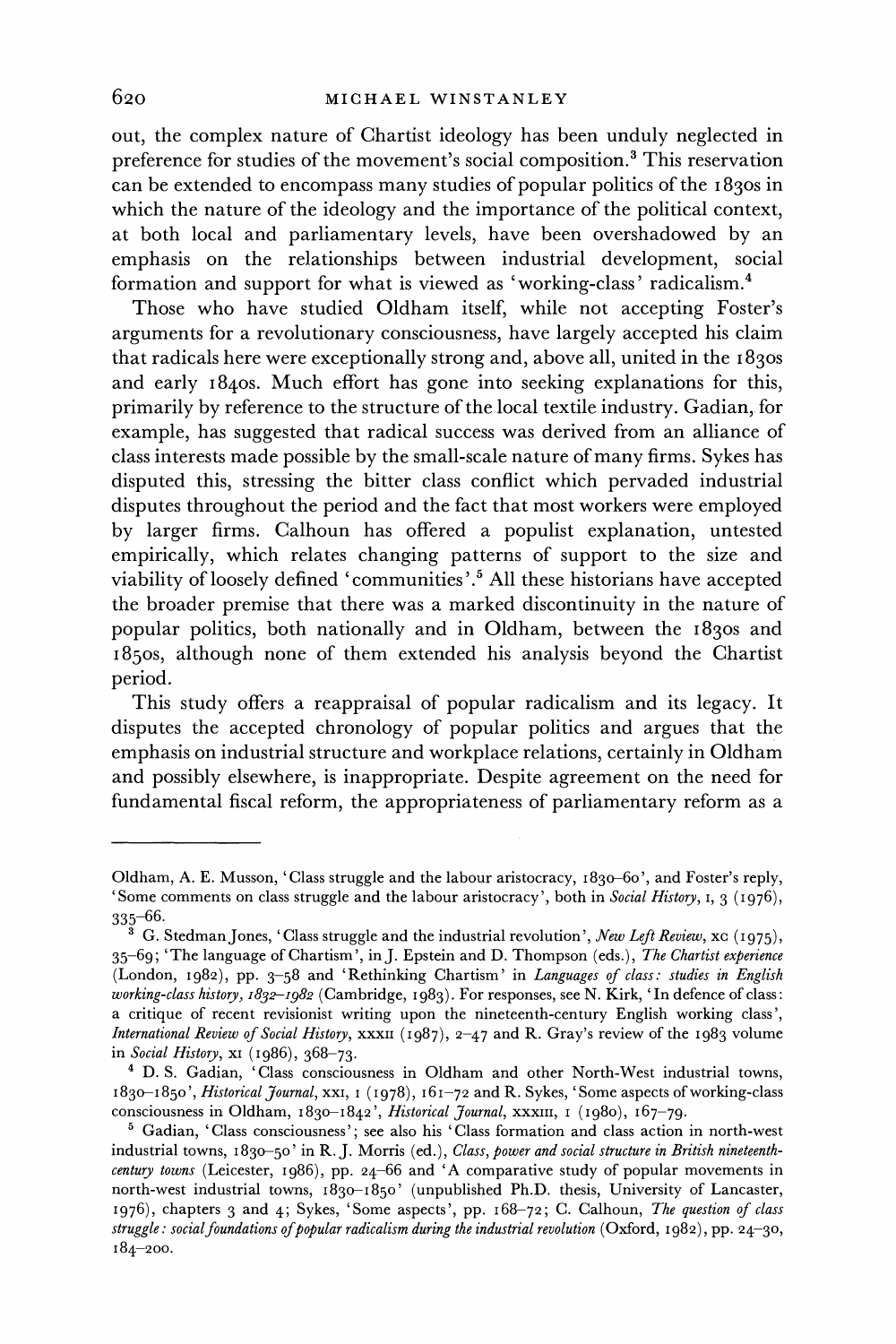**vehicle for achieving this and the desire to check the centralizing tendencies of Westminster, in other respects radicals were far from being a distinct or united grouping throughout the I830s. Not only were many willing and able to ally with middle-class moderates, they were, at the cutting edge, an unstable alliance of distinct factions. In Oldham this division was particularly evident with a populist Cobbettite group, whose support was strongest in Oldham's extensive semi-rural hinterland, ranged against an essentially petit bourgeois and artisan grouping concentrated largely in the urban centre itself. Not only did each group have distinctive sources of support, they were motivated by different, largely incompatible sets of values. Cobbettism looked back to the displaced mixed domestic economy of the small landholder and emphasized material expectations; urban radicalism was associated with militant nonconformity, respectability and moral reform. After the parliamentary by-election of I835, their ideological disagreements were compounded by incompatible personal loyalties to John Morgan Cobbett and Feargus O'Connor. This detached Cobbettism from O'Connorite radicalism and ensured that Oldham Chartism was closely associated with nonconformist, petit bourgeois and artisan radicals who placed considerable emphasis on individual moral reform. These people went on to support W. J. Fox in the general election of I847 and to fuel the militant grass-root liberalism of the I850s. This progression represented a continuation, not a betrayal of their earlier radical beliefs and causes. What was strikingly different by the I850s was the broadening urban base of support for liberalism and the marginalization of Cobbettism, not a diminution in radical commitment.** 

#### **II**

**Popular radicalism of the I830s should not be conflated with the bitter, often protracted and violent, industrial class conflict which characterized textiles, hatting and, to a lesser extent, coal mining in the Oldham area. This was concerned with specific grievances related to wages and conditions of employment; none of the strikes had broader political objectives. Many were ad hoc affairs limited to specific workplaces. Many were unsuccessful.6 During the general stoppage of April I834, which followed a police raid on a union meeting and the shooting of an operative by a blackleg, there were calls, specifically from the working spinner, James Greaves, to extend the action until an eight-hour day had been achieved, but otherwise connections between local radical leaders and organized labour were tenuous and ambiguous.7 Only a few, notably Greaves and a hatter, James Mills, worked in the area's** 

**<sup>6</sup> Foster admits most labour activity in the I830s was 'routine unionism', Class struggle, p. 5I; Sykes, 'Some aspects', pp. I 70-I and for a full treatment of unionism and politics in the region see his 'Popular politics and trade unionism in south-east Lancashire, I829-42' (unpublished Ph.D. thesis, University of Manchester, I982), pp. 96-344.** 

**<sup>7</sup>R. Sykes, 'Trade unionism and class consciousness in the "revolutionary" period of General**  Unionism,  $1829-34'$ ,  $\text{in}$  J. Rule (ed.), *British trade unionism*,  $1780-1850$ : the formative years (London, **I988), pp. I88-9I; Butterworth manuscripts (reports to the Manchester press), Oldham Local Studies Centre, 2I Apr. I834.**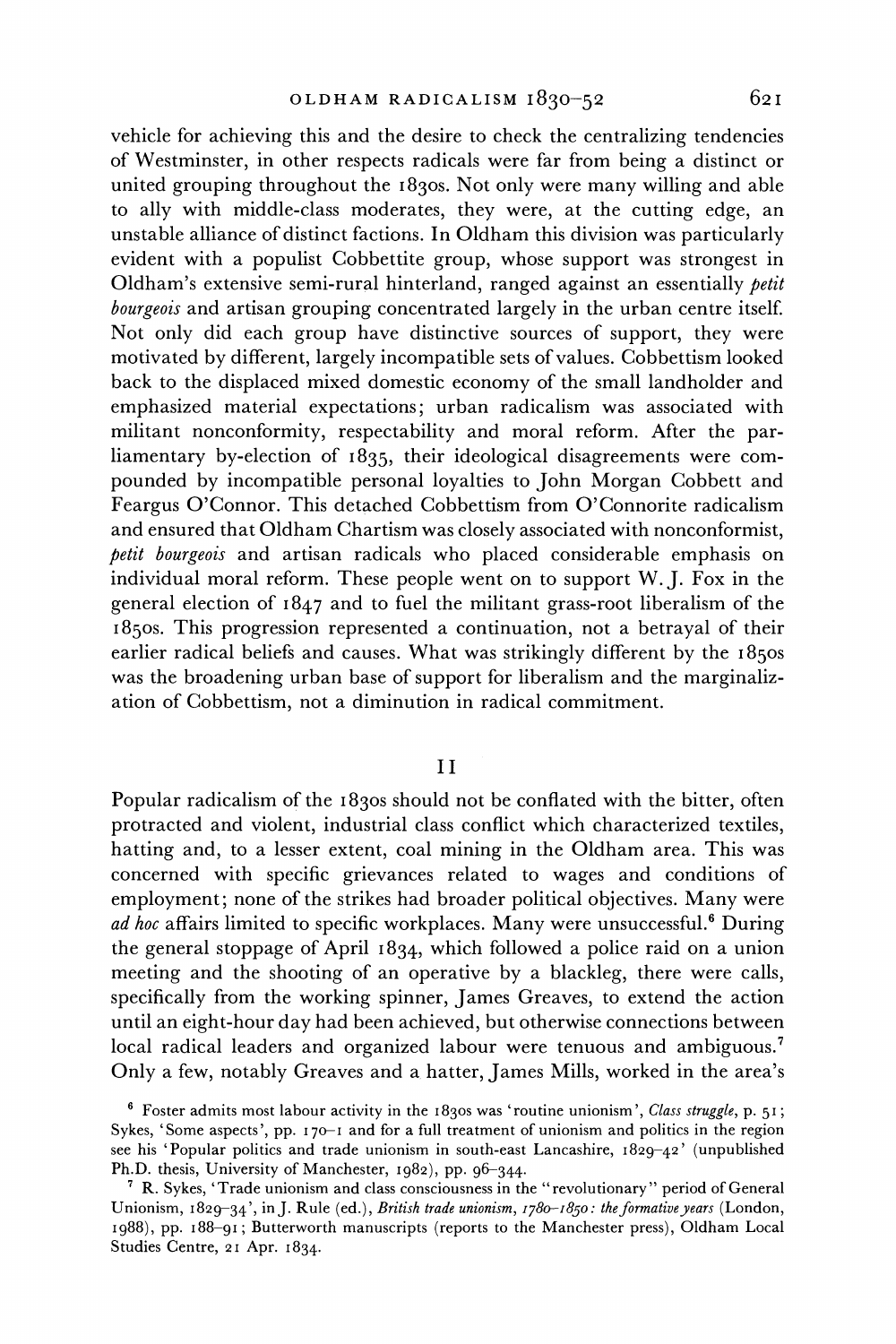**major industries and both generally emphasized broader political solutions to economic problems. John Knight, the veteran campaigner, clearly sympathized with factory employees, but even he vigorously denied the suggestion that he was secretary to the spinners' union.8 Other radicals who got involved did so largely as independent negotiators, striving to bring about peaceful ends to disputes. As their stance during the prolonged spinners' strike of i836-7 shows, they were not always sympathetic to the employees' cause.9 What they did actively defend, as their support for the Dorchester labourers, the union men arrested during the police raid in Oldham in I834, and the Glasgow spinners three years later shows, was the right of workers to combine freely to better their conditions of work. This, however, should be seen primarily as part of the wider campaign against 'whig tyranny' and for the extension of civil, political and religious liberties. They did not venture to judge the individual merits of the disputes themselves, nor did they totally absolve workers from blame for their plight.'0 The conflict between employer and worker was not central to their ideology. Their priorities lay elsewhere.** 

**All radicals continually emphasized the need for fiscal reforms to achieve the conditions under which national and, therefore, individual prosperity could be guaranteed. Their critique portrayed people not as workers engaged in a struggle with capital, but as oppressed local ratepayers, national citizens and consumers, largely excluded from political decision-making but forced to pay 'excessive taxation' levied by unrepresentative, unaccountable, inefficient and oppressive authorities to finance unjustifiable, wasteful expenditure. It was this fiscal mismanagement which caused both the economic problems which led to low, irregular wages and poor conditions of work, as well as the high prices which consumers paid for basic commodities. Church rates, tithes, corn laws, 'taxes on knowledge' and a multitude of indirect taxes and excise duties levied on foodstuffs, basic commodities and raw materials were not only unjust, since they fell disproportionately on the poor, but were economically restrictive, damaging both international trade and reducing consumer purchasing power. Recognizing that reductions in, or abolition of, such taxes could only be permanently achieved by 'retrenchment' they attacked sinecures, pensions, the standing army, the fiscal privileges of the state church, overgrown bureaucracy and the interest burden on the National Debt, swollen by waging a 'Bourbon War' earlier in the century. These issues, above all else, were what they hoped would be addressed in the aftermath of the whig Reform Act of I832. When action failed to materialize, they saw no option but to renew their campaign for further electoral reform believing that this, by making government more accountable to the people, would effect the necessary reductions in expenditure and taxation.** 

**Oldham's M.P.s and radicals unanimously subscribed to this analysis. 'A** 

**<sup>8</sup> Manchester Guardian (M.G.), 27 Oct. I834.** 

**<sup>&#</sup>x27; Butterworth, 30 Dec. I836; Manchester and Salford Advertiser (M.S.A.), 7 Jan. I837. A subsequent meeting calling for charitable relief for strikers was almost exclusively attended by**  spinners; Butterworth, 19 Jan. 1837. <sup>10</sup> Butterworth, 27 Mar. 1834, 2 Nov. 1837.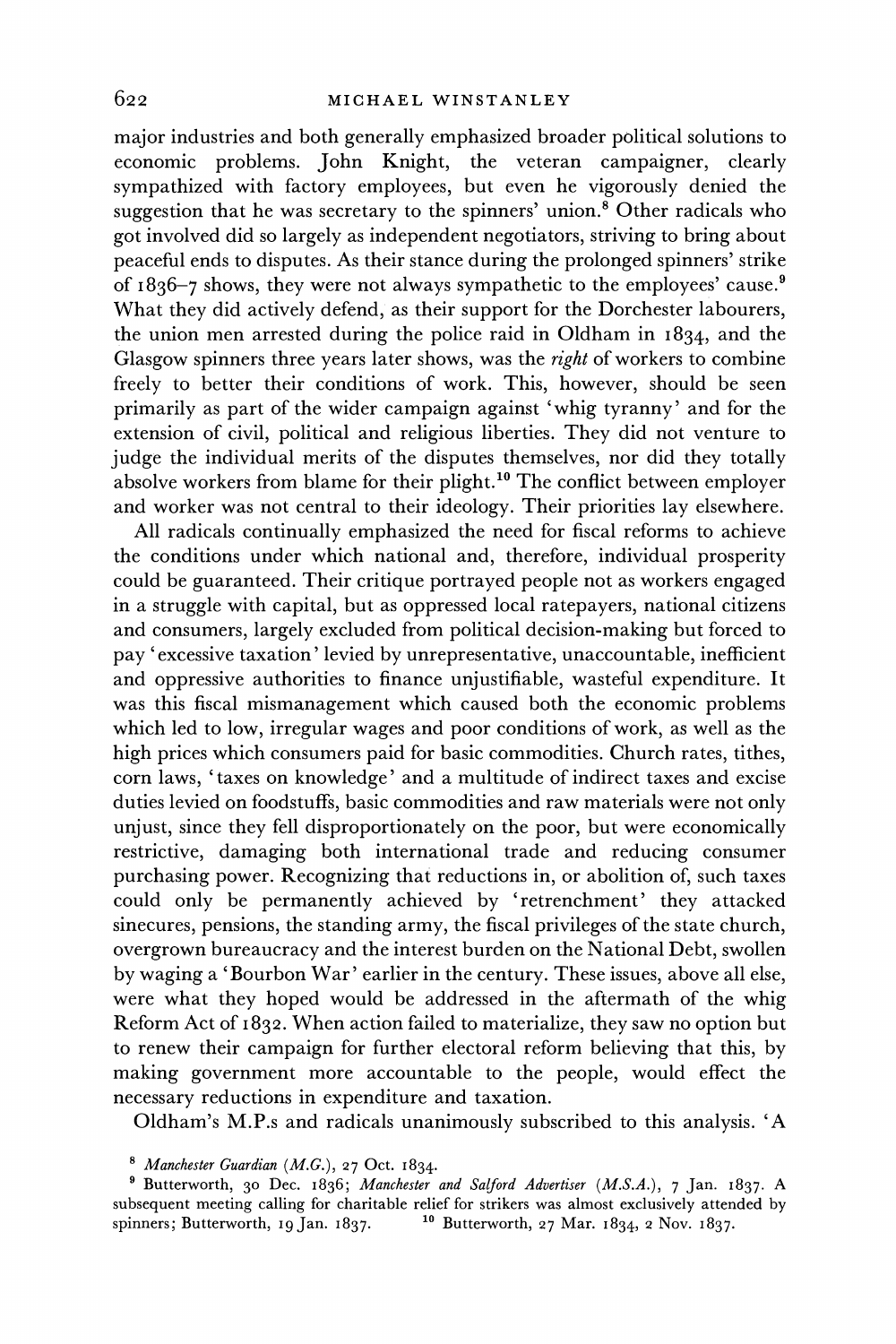**Parliament consisting of working men', declared John Fielden at the Kersal Moor demonstration of September i 838, echoing views he had expounded throughout the decade, 'would reduce the tax on excisable articles, would repeal the corn laws, and would institute a tax on property.' 'Excessive taxation,' he declared two years later was 'the chief cause of what was denominated Chartism'."His parliamentary running partner in I837 and I84I, Major General W. A. Johnson, expounded similar views:** 

**The whole evil under which the country was labouring, and what caused the distress of the country, was over taxation; and without that taxation was reduced greatly, he was satisfied no great benefit could result to this country. The working classes of this**  country paid in taxes – and without knowing it – upon every article they consumed, **a sum greatly beyond what they ought to pay. The poor paid, in proportion to their wages, one hundredfold more taxes than the rich men did, for taxation diminished as property increased.'2** 

**All Oldham's radical leaders publicly argued the same line throughout the period. 'Without the total, or a great reduction of the Debt and the taxes incurred to uphold it', explained James Holladay, a leading dissenting**  radical, in November  $1831$ , 'reform is of no use  $-$  it must lead to this end', **adding significantly, 'it is impossible to prosper as Adam Smith and others had demonstrated under a debt of millions and talk of discharging it without reform was absurd'. Even Feargus O'Connor pledged his support for 'free trade in everything' while campaigning in the town in i835.'3 This was the universally accepted radical solution to economic depression, the physical distress which it caused, and, in the eyes of self-improvers, the moral degeneracy, hopelessness, despair, heavy drinking and boorish escapism which poverty promoted.** 

**Direct action to achieve reductions in the burden of taxation was possible locally. Employing the democratic processes of the vestry, radicals mustered sufficient popular support to elect churchwardens, constables and overseers sympathetic to economy. Far from exhibiting the 'unique liberality' claimed by Foster, Oldham's select vestry maintained one of the lowest per capita costs in the country.'4 Accountability and cost effectiveness were also the main planks of the radical/liberal challenge to the tory-dominated police commission. The large number of new commissioners who joined in the aftermath of I832 were confident that they could limit expenditure on sanitary reform, lighting, highways and market improvements and make the police** 

**" Ibid. 2I July i837, 3i Aug. I840; Champion, 30 Sept. i838; Northern Star (N.S.), 29 Sept. i838. 12 Butterworth, 2I-28July I837; quote from M.S.A., 26June I841.** 

**<sup>14</sup>Oldham's administration was singled out for special praise, see Royal commission on the poor laws (Parl. Papers, i834, xxvIII), 92I-3; Report from G. Henderson on the County Palatine of**  Lancaster, reprinted in *Manchester Herald*, **17 Apr. 1834; for the overseer's replies to Henderson's questions see P.P., i834, xxxv, 7I, 345; xxxvI, 7I, 345, 6ig. Contrast with Foster's view, Class struggle, pp. 6I-4.** 

**<sup>13</sup>Butterworth, 7 Nov. i83i; June, Sept., Dec. i832; 26 June i835. Support for a large reduction in taxation was one of the pledges drawn up in June i832 and asked of candidates at the election in December.**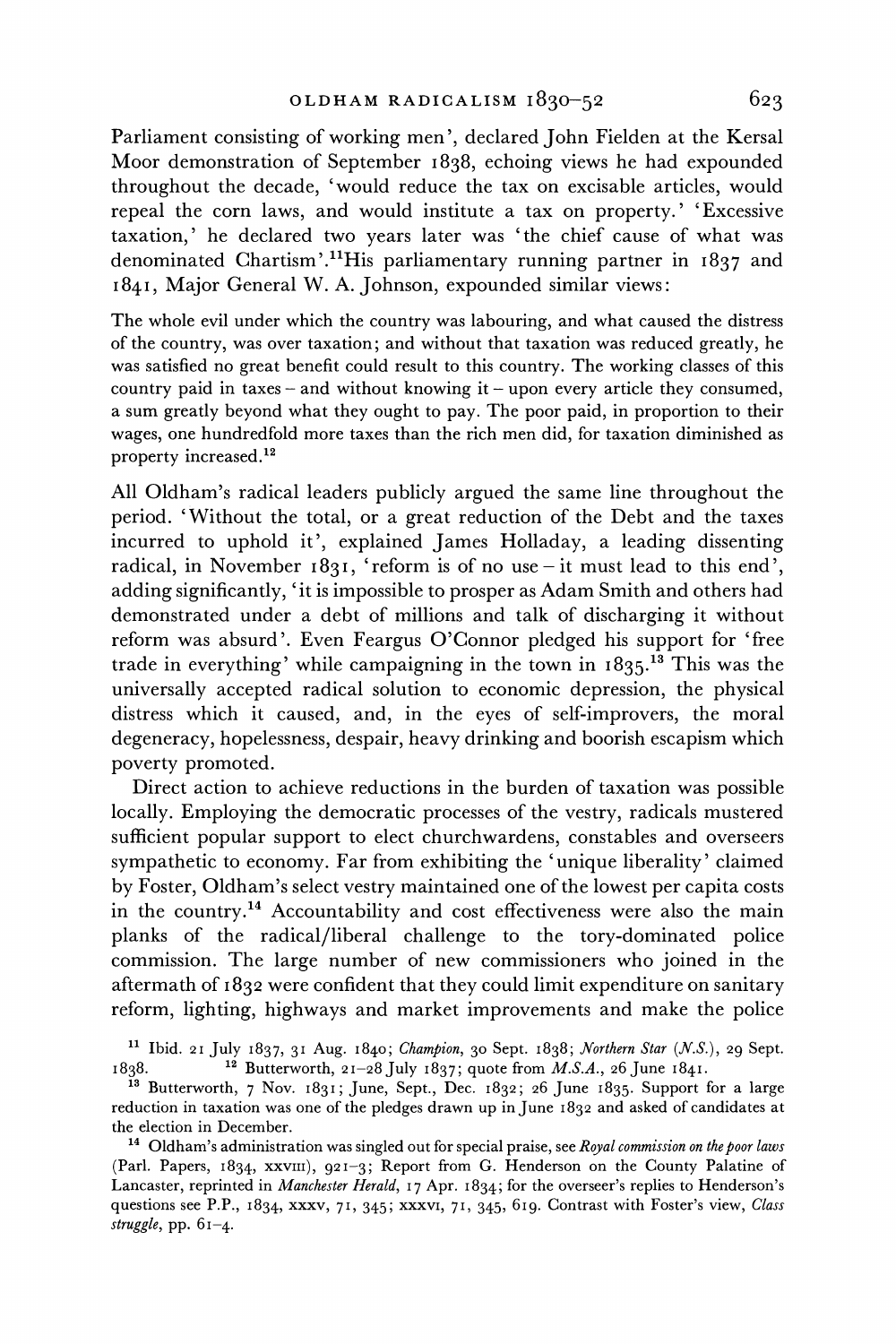**more effective in promoting good order.'5 Legislation which threatened to undermine this local accountability and economy, such as the Rural Constabulary Act of I839 and the Poor Law Amendment Act, was vigorously opposed as unwarranted infringement of the democratic rights of local ratepayers to manage their own affairs economically.'6** 

**As in other towns during this period, however, these attacks on unrepresentative, largely tory local administrations and the subsequent championing of local autonomy were neither exclusively radical nor primarily working-class. Moderate local liberal employers and tradesmen were also involved as chairmen, elected parish officers and members of police commission committees. Responsibility for delaying the introduction of a new county police force into Oldham in I84I lay not with popular radical campaigners but with the new, locally nominated, liberal J.P.s appointed after**  $\frac{1839^{17}}{60}$ **Local concerns, especially the desire to ensure Oldham's inclusion as a parliamentary borough, also account for agreement between reformers of all shades of opinion during the Reform Bill crisis of i 830-2.18 Not surprisingly, populist radical leaders, recognizing that their major successes were dependent on co-operation with middle-class employers, continually stressed the desirability of extending this, impressing upon their audiences that they should not alienate potential allies by adopting violent tactics. Campaigns which sought popular support, therefore, were always peaceful and constitutional, resorting to mass lobbying, petitioning and the force of argument to support them.** 

**Despite the assumption that democracy was a prerequisite for national reforms, radical campaigns also revealed the persistence of a belief that piecemeal reform, leading to the protection or extension of civil liberties and the reduction of taxation, might be achieved without it. If this were not the case, there would have been little point in campaigning for the removal of restrictions on dissenters, the abolition of slavery in the colonies, the ending of fiscal and political privileges of the established church, factory reform and the repeal of the Poor Law Amendment Act. Significantly, when compromises were offered, as in I832 or over factory hours, they were not rejected, but accepted as first instalments and welcomed as evidence that sustained pressure might achieve a gradual realization of broader aims. While never abandoning the call for wholesale electoral reform as a feasible means of achieving their ends, therefore, they were, in the words O'Connor later employed in a very** 

**<sup>15</sup> Webbs' Local Government Manuscript Collection, CLIX, I9, 'Lancashire', London School**  of Economics; for stagnation in spending in the early/mid 1830s see Oldham Police Commission **Financial Reports, I828-50, Oldham Local Studies Centre, PCO 2/I.** 

**<sup>16</sup> The interests and rights of ratepayers always featured more prominently in lists of resolutions passed at public meetings, see for example, Butterworth, 26Jan., IO Feb., 27 Mar., 25 Dec. i837. Hostility to the rural police was not exclusively radical: ibid. 2 Jan. I840.** 

**<sup>17</sup>Elijah Hibbert, April I839, Abraham Clegg & Jonathan Mellor, June i841: Butterworth manuscripts.** 

**<sup>18</sup>Butterworth, Feb.-July i83I. Disagreements over tactics and the extent of reform needed and the choice of candidates subsequently led to divisions, I4 Nov. i83I, June i832.**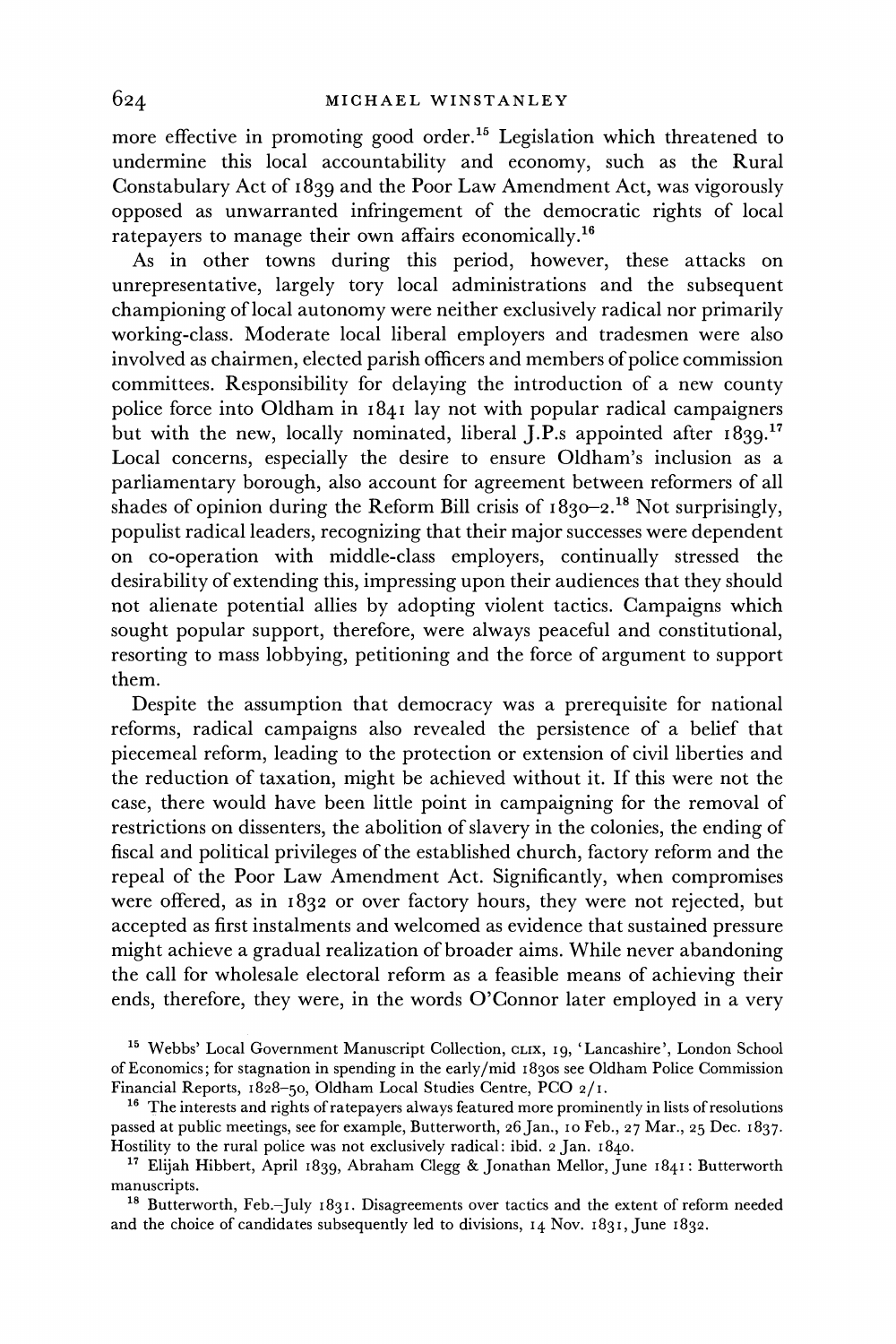**different context, 'instalment men ',19 adopting a pragmatic approach to strategy and a willingness to ally with more moderate liberals at local level.** 

**As the above implies, however, reformers and radicals were ranged along a political continuum rather than representing mutually incompatible viewpoints. The meticulous vocabulary employed by the diarist and press correspondent, Edwin Butterworth, makes this clear: 'Liberals of all grades', 'Radicals, Whigs and Moderates', 'Radicals and Chartists', 'Cobbettites', 'moderate Radicals or Reformers' and 'Ultra-Radicals', associated variously**  with Hunt, Hetherington and O'Connor.<sup>20</sup> What united them was essentially **opposition to local tory control and varying degrees of dissatisfaction with whig legislation. Beyond this, however, there was scope for dissension. Despite the fact that both William Cobbett and John Fielden supported retrenchment and tax reform, their overwhelming electoral victory in the borough's first parliamentary election in December 1832 should not be taken to imply universal approbation of all their policies. As Sykes has shown, the margin of their victory was largely a reflection of the weakness of the other candidates.2' There was also considerable, but initially muted, dissatisfaction with Cobbett's candidature from within the radical coalition itself, reflecting fundamentally different underlying values, motivations and priorities of its components. The I830s were marked, not by radical unity, but by discord with two main factions dominating political discourse and activity. Although both sought popular backing for their policies, it would be wrong to view either of them as essentially working-class in their leadership or social composition and neither subscribed to the anti-capitalist ideology which Foster identifies with the area.** 

**One group was particularly associated with the personalities and causes of the Cobbett family and, through this, with the Cobbetts' close friend and later relative, John Fielden. Alex Taylor, a grocer and provision dealer, was the most active of these locally, supported by William Fitton, a self-styled surgeon from Royton, James Mills an operative, John Halliwell, a shopkeeper and small master cotton spinner, and Joshua Milne and William Taylor, large manufacturers from Crompton who were friendly with Fielden. Butterworth increasingly referred to these men as 'moderates' to distinguish them from those whose dissatisfaction with Cobbett led them to break away in I 834 and, in conjunction with loyal supporters of Hunt, to seek a candidate more committed to wide-ranging political, and in particular, religious reform on which Cobbett was decidedly lukewarm.** 

**Cobbettites were strongest in the outlying rural parts of the sprawling Oldham township and in the neighbouring townships of Royton, Chadderton and, especially, Crompton which had been included in the new parliamentary borough despite the recommendations of the boundary commissioners. While** 

**i N.S., I5 May I84I.** 

**<sup>20</sup>Edwin Butterworth was the only resident press correspondent in the town. He supplied reports for all of the Manchester newspapers in this period, see M. Winstanley, 'News from Oldham: Edwin Butterworth and the Manchester press, I829-I848', Manchester Region History Review, iv, I (Spring, I99O), 3-IO. The manuscript accounts were often fuller than the press reports. 21 Sykes, 'Some aspects', pp. I74-8; Butterworth, July I832, I2 Dec. I832.**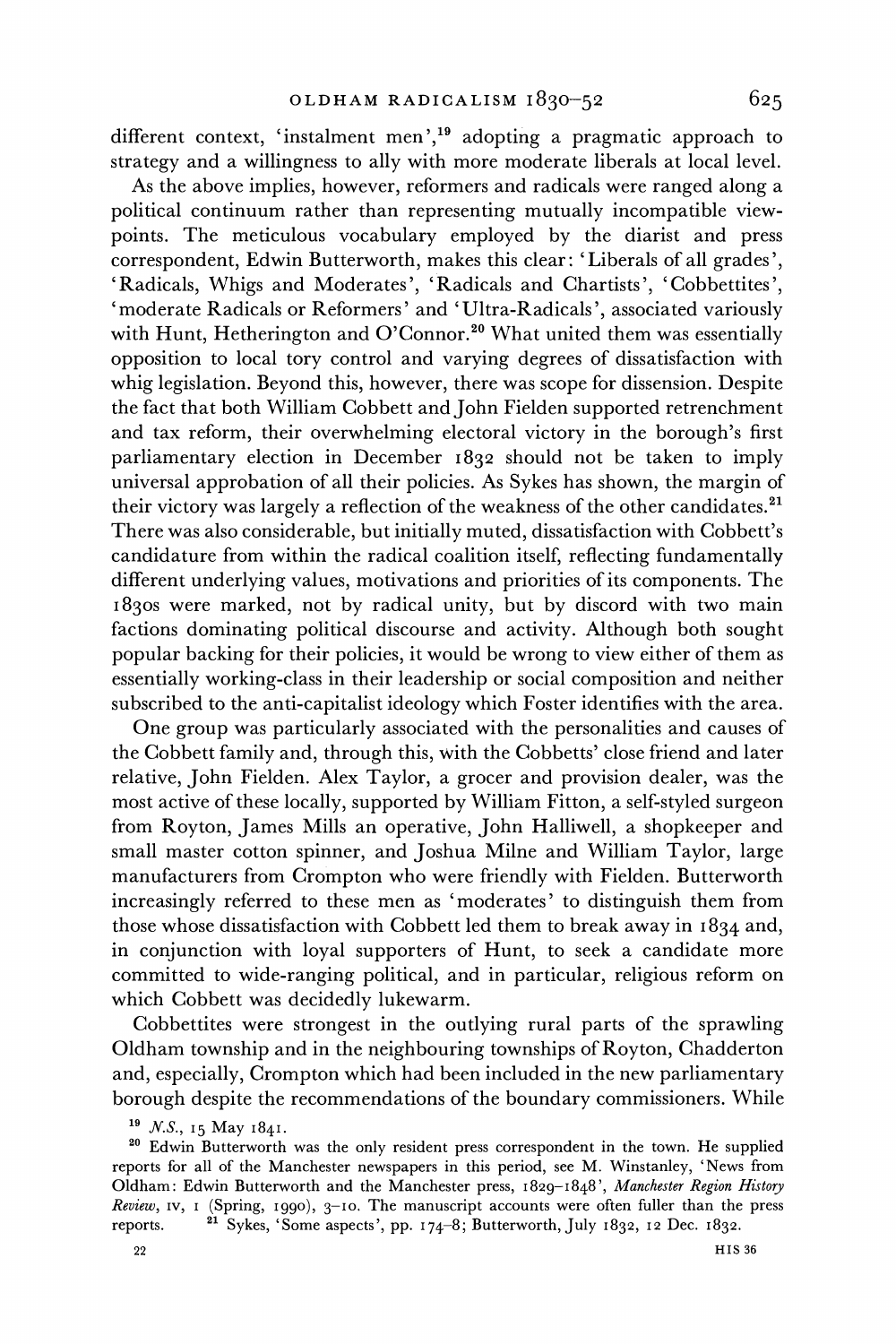**industrial growth was centred in Oldham itself, and to a lesser extent the settlements of Greenacres Moor and Waterhead Mill to the east, these outtownships were stagnating as domestic outwork declined. Not surprisingly poll book analysis shows that Cobbett's recourse to rural imagery, his condemnation of urban life and his public association with the virtues of cottage economy and domestic production appealed most strongly to these communities whose viability had been affected by the concentration of industry into factories and neighbouring Oldham.22 Fielden, the champion of the distressed handloom weavers, critic of the factory system and advocate of its reform also enjoyed staunch support in these areas as well as from firstgeneration, but largely unenfranchised factory workers.** 

**William Cobbett's campaign speeches dwelt on the physical comforts which would ensue from political reform. 'The reform you want', he told an audience in Royton in September I832, 'is to make you better off, to mend your wages, to improve your masters, to give you good clothing instead of rags and to send you beer and meat instead of miserable potatoes.' While he supported the eventual abolition of all 'taxes on necessities', he called for the immediate lifting of duties on hops and malt because they raised the cost of beer. All this, he insisted, was more significant than abstract talk of rights: 'The first thing to do is not to ramble on about civil and religious liberty but to stop robbers from taking our dinners'.23 His public language was redolent with rural imagery. Both he and Fielden expressed considerable concern about the distress which characterized agriculture in the i 83os, Fielden going so far as to stress that the repeal of the corn laws should be conditional upon aid being given to farmers.24 Alex Taylor, Fielden's campaign manager, welcomed Johnson's election as his running partner in I837 because he was a 'big farmer'. Johnson himself considered his election had restored the Cobbettite tradition of electing a 'representative of the interests of agricultural labour"'.25 The emphasis which these candidates, and Cobbett in particular, placed upon the repeal of the malt tax appealed not just to the farming community where home-brewing was still common, but to the substantial body of electors involved in Oldham's extensive and expanding drink trade and their largely unenfranchised customers. Cobbettites like James Mills championed the beer sellers' cause, arguing that 'charges against beershops came from men of property' who own pubs in the town. Another, John Hague, dared to engage the temperance society in debate, arguing for 'strong ale as productive of strength .2** 

**<sup>22</sup>For the best description of these townships' fortunes see M. A. Smith, 'Religion in industrial society: the case of Oldham and Saddleworth, I780-I865' (unpublished D.Phil. thesis, University of Oxford, i987), ch. i.J. M. Cobbett's share of the vote in i835 in the urbanized Oldham Below Town was only i8 %; in the largely rural Oldham Above Town, 55%; Chadderton 49%; Crompton 58 %; Royton 79 %. The boundary commissioners recommended that the townships be excluded from the urban borough (Parl. Papers, i831-2, XXXIX), pp. 68-7o. The boundaries were only extended after petitions from the out-townships, Butterworth, io June i83I.** 

**<sup>23</sup>Butterworth, I5 Sept., io Nov. I832. 24 Ibid. I5 Sept., ii Dec. I832; 3 Jan. I840.** 

**25 Ibid. 28July i837. 26 Ibid. i8July i833; 30Jan. i835.**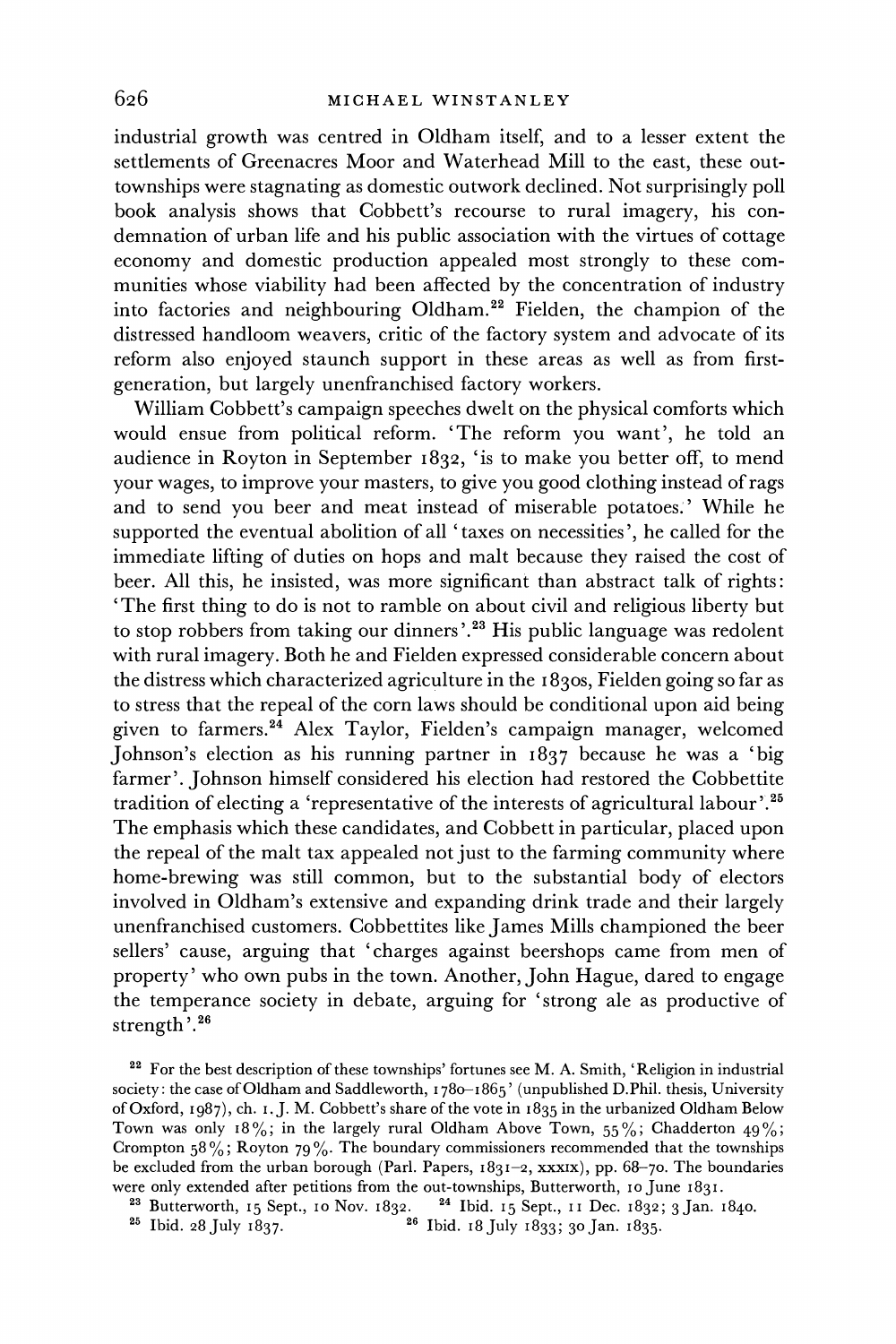**Another group of radicals, however, always uneasy with Cobbett's candidature, broke with him in I834 and, linking with the Huntites, sought a candidate more committed to wide-ranging political and religious reform.**  Unlike the Cobbettites, their leaders were all nonconformists: James Holladay, **a millwright and small, but expanding master cotton spinner; William Knott, a Wesleyan hat manufacturer and dealer; Jesse Ainsworth, an eccentric Quaker landowner, colliery proprietor and millowner; and a larger number of shopkeepers and craftsmen, especially shoemakers, several of them local lay preachers.27 These men were the most visible champions of a wider movement, originating in Oldham's urban core and centred on the chapel and the temperance society, which was dedicated, not just to radical political reform, but to creating an environment conducive to moral improvement through the promotion of rational recreations and pursuits. It was this group which wrested the radical initiative from the Cobbettites in the years after I832 as Oldham was enveloped in the wave of nonconformist agitation and concern with moral reform which swept the country. The early I830s saw a massive expansion in the number of Sunday Schools and chapels in the town.28 This was coupled with vigorous political campaigns for religious and political freedoms and a crusade against public immorality and drinking launched by the Oldham Temperance Society and the nonconformist police commissioners who sought to use their newly won control of town government to implement stricter police supervision of beerhouses, pubs and public places.29** 

**Dissenting radicals' confidence was boosted by a successful challenge to the church rates levied by the unelected, unaccountable trustees responsible for the rebuilding of St Mary's church, the cost of which had escalated dramatically since original estimates had been approved.30 At a well-attended public meeting in February I834 they memorialized their M.P.s on their religious grievances. By April an Anti-State Church Association had been formed which stressed the indissoluble link between political and religious freedom and called for the abolition of tithes, church rates and the right of bishops to sit in the house of lords.3' The debate and indignation which accompanied the expulsion from the Wesleyan movement of lay preachers, like William Knott, who supported J. R. Stephens's stance on disestablishment echoed the radical political campaigns against arbitrary aristocratic government of the time.32 Apart from Wesleyans, nonconformist ministers often** 

**<sup>27</sup>Ibid. 22 Dec. I834.** 

**<sup>28</sup>C. E. Ward, 'Education as social control: Sunday schools in Oldham, I780-I850' (unpublished M.A. dissertation, University of Lancaster, I975), pp. I6-I8.** 

**29 Butterworth, Oct. I833-I836 passim. For policing generally see M. Winstanley, "'Preventive policing" in Oldham, I 826-56', Transactions of the Lancashire and Cheshire Antiquarian Society, LXXXVI (I990), I6-35-** 

**<sup>30</sup>Butterworth, Feb. I834, for detailed background to the opposition to church rates. Vestry elections were particularly hard fought between April I833, when the Cobbettite John Halliwell was elected as people's churchwarden, and April I 835 when dissenters successfully voted through their own list.** 

**<sup>31</sup>M.S.A., I5 Feb., 5 Apr. I834; Butterworth, 26 Mar., I Apr., June I834.** 

**<sup>32</sup>M.S.A., 24 May I834-**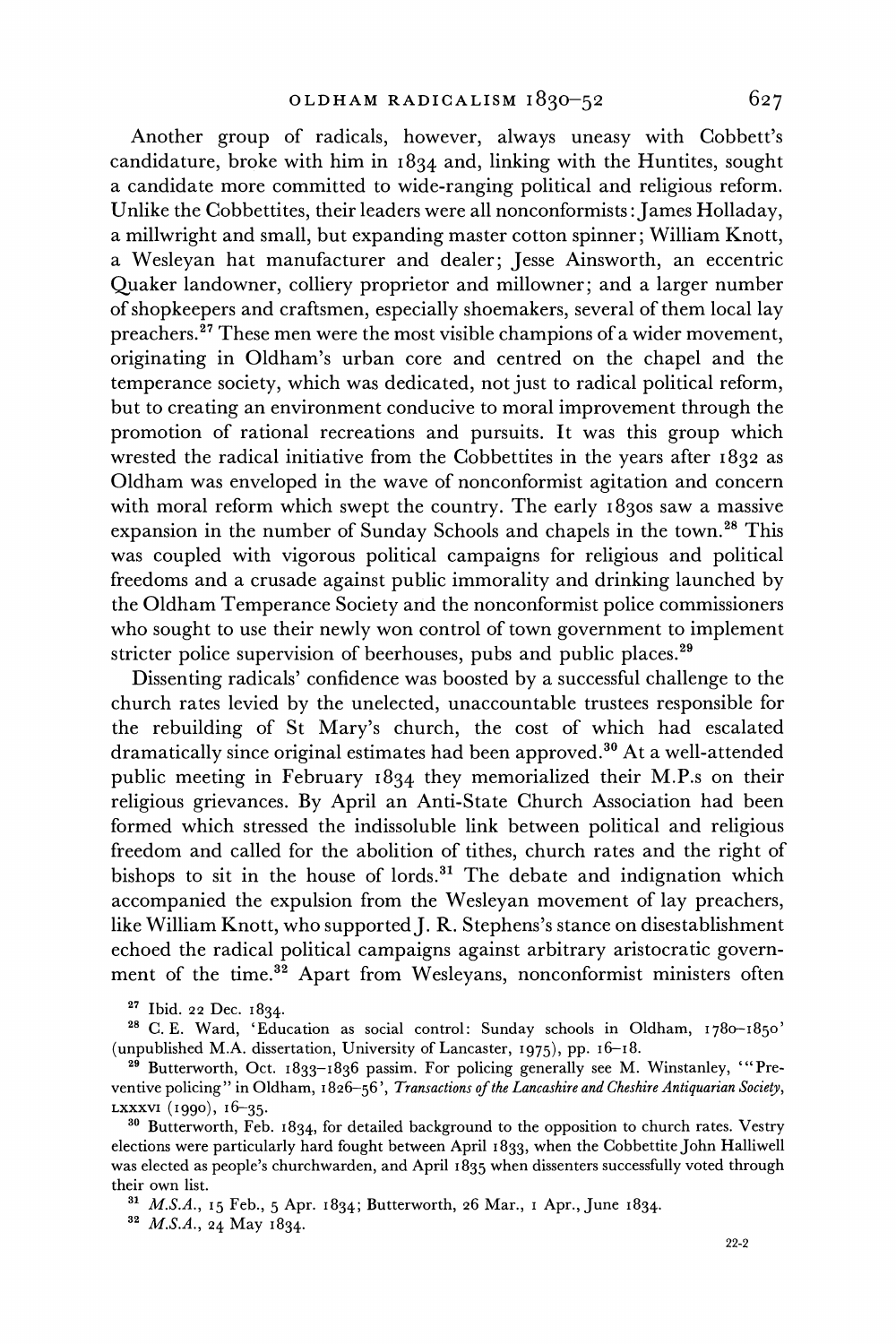**spoke in favour of the extension of political, civil and religious rights. While they sometimes refused Oastler and Cobbett access to their premises, chapel trustees generally made them available for political meetings and mutually improving societies.33 Religious fervour and scriptural allusions imbued radical political campaigning with a crusading spirit, many speakers drawing on biblical justifications to support their condemnation of usurers and unjust taxation. Not surprisingly, they fiercely criticized Carlile when he expounded his essentially atheist views at public meetings in the town.34 Far from detracting from each other's causes, as Foster and others have argued, militant nonconformity and political radicalism enjoyed a symbiotic relationship.** 

**The foundation of the Oldham Temperance Society in September I833 is further evidence both of this upsurge of concern with mental, moral and spiritual regeneration and its connection with radical politics. This teetotal society had no links with an earlier body promoted by the Anglican clergy which had advocated moderation. Dominated by the self-employed and the workers, it was never a vehicle of middle-class control as Foster suggests although both it, and the short-lived Eclectic Temperance Society founded by Jesse Ainsworth for his mining workers, welcomed members regardless of background.35 Weekly meetings and debates regularly attracted audiences of 200-300 with considerably more attending advertised events. It boasted more paid-up members than any political organization in the town with over 700 abstainers by I836 and I550 by I84I, a figure well in excess of that enjoyed by the National Charter Association at its peak.36 Like societies elsewhere, it provided mutual reassurance and a supporting counter-culture for selfimprovers in a town renowned for its heavy drinking by promoting tea parties, feasts with recitations, plays, dancing, singing, processions and outings as alternative attractions to the traditional festivities associated with the Wakes, bonfire night and the Christmas season.37 A temperance sick and burial club was formed as early as June I834; by the end of the decade provision of this 'rational recreation' as Butterworth, a lifelong teetotaller, proudly dubbed it, had extended to temperance Sunday Schools, a reading room, band and youth section.38** 

**Although the society was officially politically neutral, many of its prominent members were prominent radicals. The society's founding father, John Nield, a hatter, had been involved in the Oldham Political Union two years earlier and was still a 'thorough-going Radical' twenty years later. Benjamin** 

**<sup>3</sup>Butterworth, 4Jan. i832, I4 Mar. i835; M.S.A. & M.G., 24, 3I May i834.** 

**<sup>34</sup>See for example, Butterworth, 4 Feb. i833 (Holladay); Champion 30 Sept. i838 (Fielden on Nehemiah). On Carlile's visits, Butterworth, Oct. i833, Oct./Nov. i836.** 

**<sup>3</sup>Butterworth, July i832; I4 Aug., I7, 30 Oct. i833. The aims and social composition of society were discussed in M.S.A., i9 Aug. i848. The nature and timing of Oldham's development reflected national trends, see B. H. Harrison, Drink and the Victorians (London, I 97 ), pp. I 07-47; L. Shiman, The crusade against drink in Victorian England (London, i988), pp. 9-42.** 

**36 Butterworth, 2I Apr., I Sept. I835; 9 Feb. I836; 2 Jan., 2 I Apr. i837; July I839; 9, I0, 30**  Nov. 1840. For Eclectic Society see, 17 Oct. 1833; 15 June 1839.

**<sup>3</sup>Butterworth, 5 Sept. I833; 2 Sept. I834; 8 Aug. I836; 7 Jan. I839; 4 Sept. I84I.** 

**38 M.S.A., I4June I834; Butterworth, I Apr. I839; 8-i6 Nov. I840; 23 Jan. I84I.**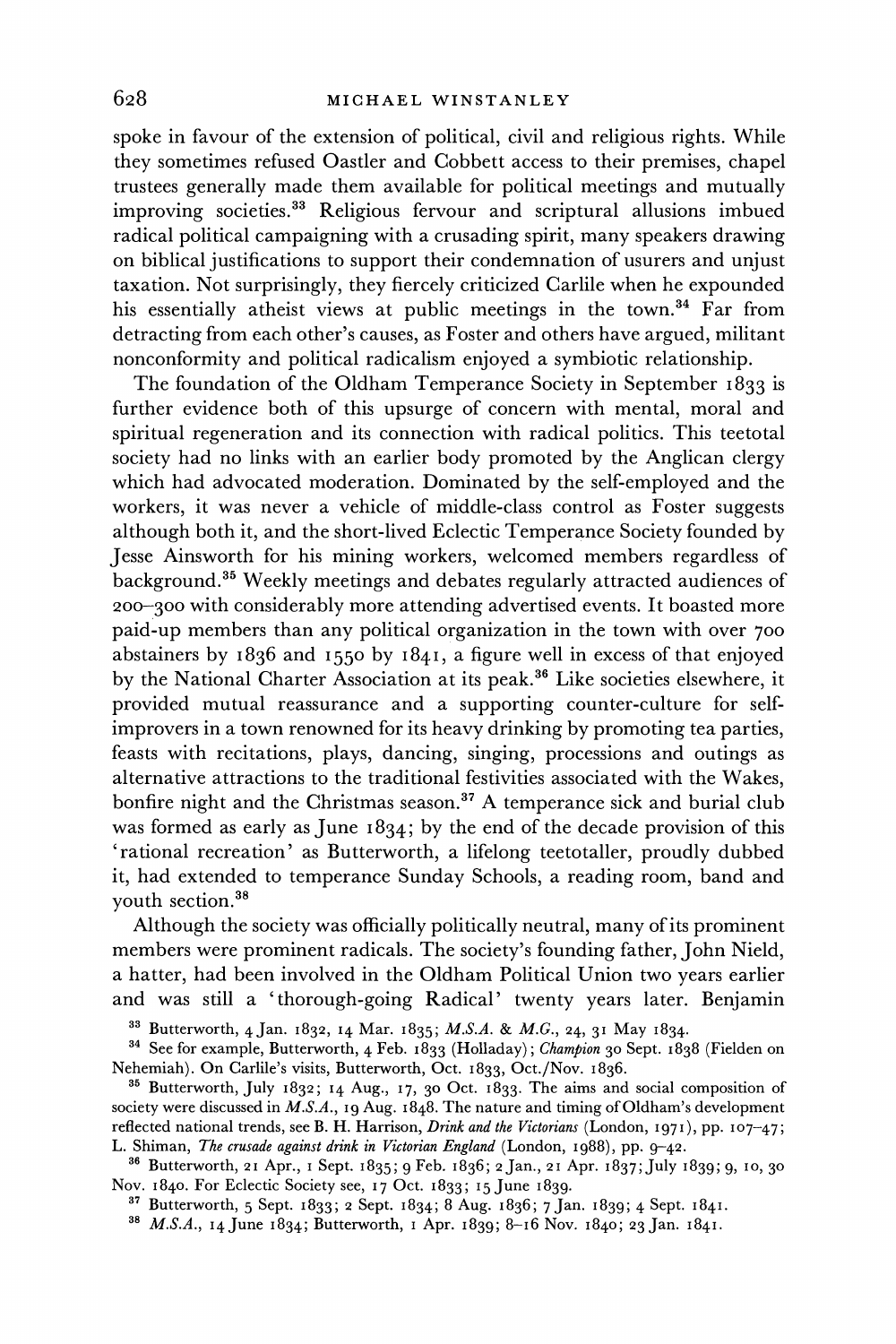**Wolstencraft and Abraham Crompton, the latter pledging the Oldham society's support for the United Kingdom Alliance in I854, were also lifelong radicals.39 Other radicals included Henry Stepney, a grocer, auctioneer and Primitive Methodist preacher, the barber, James Wild, A. F. Taylor of Royton and Thomas Haslam, schoolmaster of the Temperance Society's schoolroom at Lower Moor, who spoke publicly in support of Fielden and Johnson in I83840 Thomas Micklethwaite, a regular participant in debates with advocates of moderate drinking, was agent for the Northern Star in Shaw; James Bardsley was active both in the agitation for the reform bill and in**  Chartism.<sup>41</sup> Ainsworth and an attorney, Mr Hawkshead, promoters of the **short-lived Eclectic Society, also boasted radical credentials, Ainsworth accompanying O'Connor on his first visit to the town in I835 and taking an active interest in both Chartism and the Land Plan.42 Campaigns for moral, religious and political reform were far from being mutually exclusive but enjoyed overlapping memberships.** 

**The values of these radicals associated with moral and religious reform, however, were very different from those of the Cobbettites. From its inception the temperance society was critical of the 'general conduct and inconsistency' of those radicals who partook of alcohol. This dichotomy of approach to questions of personal morality was clearly expressed by Jesse Ainsworth in October I833:** 

**He advised them not to talk of their Cobbett or their Fielden or their Radical reform until they had Radically Reformed themselves... It was an old and a true saying that Reform began at home, or ought to do so.43** 

**The debates which accompanied the campaign for factory reform in I832-3 reveal fundamentally different conceptions of its purpose. Initially this was an operative spinners' movement which attracted the support of individual radicals, most notably John Knight. It was only in February I833 that the Oldham Political Union took up William Knott's suggestion that a public meeting be called.44 The views expressed at this, as at other meetings, were far from uniform. John Knight harked back to a halcyon age of domestic industry before the factory. He, like Alex Taylor and other Cobbettites, apparently confident that foreign competition was not a serious threat, stressed material benefits and argued vigorously for an interventionist approach by central government, maintaining that shorter hours would not lower wages since textile prices would rise to compensate for the lower production. The dissenters, however, embraced factory reform primarily because it would** 

**39 Butterworth, 7 Nov. i83I; IO Oct. i833; I3 Mar. i835. Manchester Examiner (M.E.), 3I July I852; Oldham Chronicle (O.C.), 23 Sept. I854.** 

<sup>40</sup> Butterworth, 26 Feb., 4 Mar. 1837; 11 Sept. 1838; 1 Apr. 1839. M.S.A., 25 Apr. 1840, 30 **Sept., I 6 Dec. I 843, 30 Mar. I 844.** 

 $^{41}$  Butterworth, 9 Feb. 1831; 23 Dec. 1834; 21 Apr. 1835; 9 Feb., 12 Apr. 1836; 30 Nov. 1840; **I Jan. I84I. JN.S., 9 Feb. I839.** 

**<sup>42</sup>Butterworth, Mar. I83I; May, Sept., Oct., I832; 3 July I835. M.G., 4 July I835; JN.S., 3 July I 847; O.C., 28 Oct. I 854, 9 Jan. I 855. 43 Butterworth, 27 Sept., I7 Oct., I833.** 

**<sup>44</sup>Ibid. Jan., Oct. I832; 28 Feb. I833.**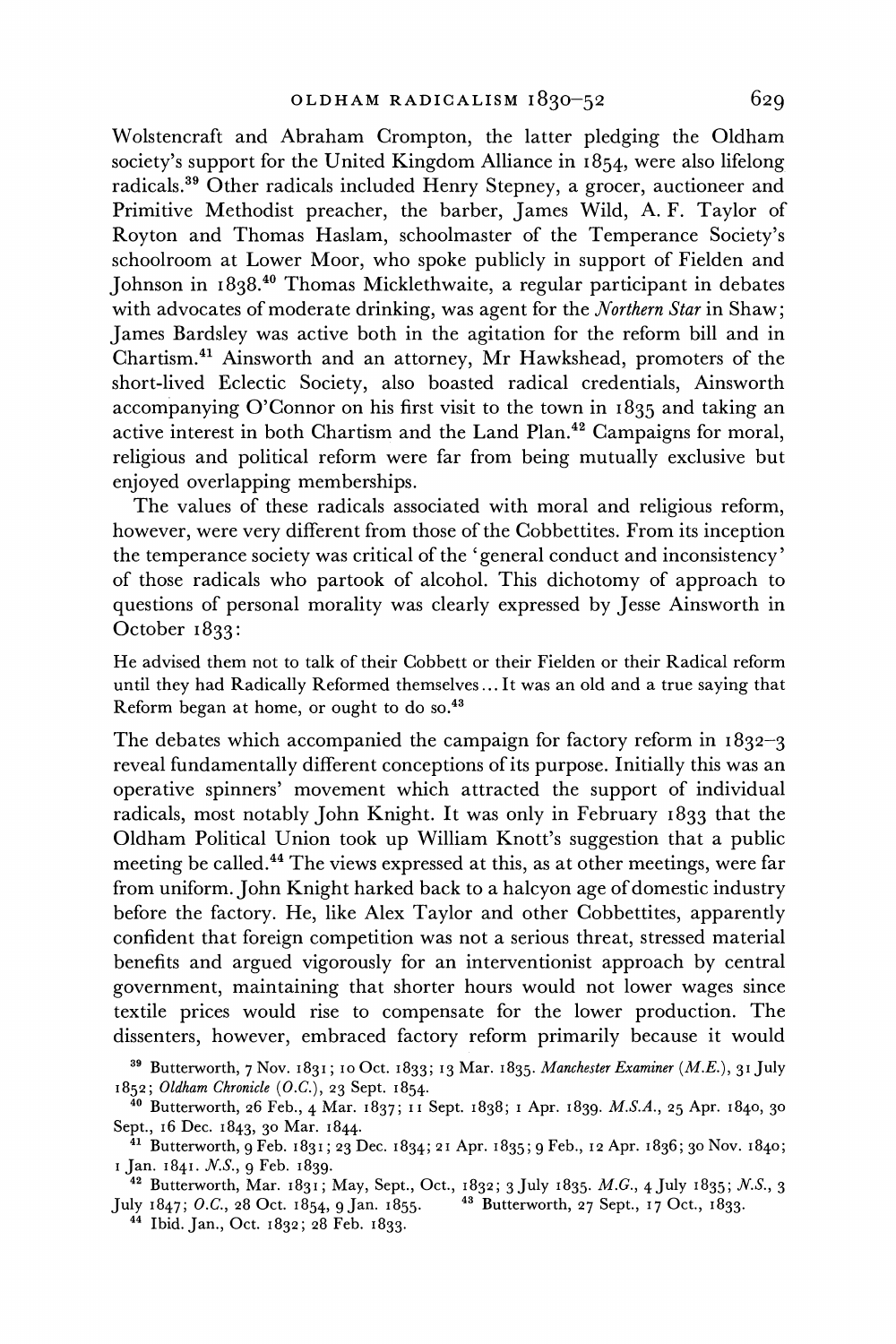# **630 MICHAEL WINSTANLEY**

**extend the time during which workers would be free to seek moral and intellectual enlightenment and to appreciate the futility of indulging in the rough, pub-based culture which dominated the town and which was, in itself, an obstacle to the realization of true political power and spiritual redemption. William Knott, therefore, could ostensibly offer support to the movement while openly rebuking those involved in it:** 

**As machinery had widened its scope and operations, moral improvement had gradually declined within a smaller sphere ... Men talked of giving instruction to factory hands in their present situation, but was it likely that they could possess any inclination for improvement when they worked such a number of hours? The factory operative has no time for moral instruction under the present state of things and, of course, he is wanting in behaviour, conduct and virtue ... The victims of this horrible system were too debased, too blunted, too unhealthy and too ignorant to hearken unto religion.45** 

**His views were echoed by all the other dissenting radicals who spoke on the issue, both then and throughout the I83os and I840s. The chief benefits of factory reform would be an increase in 'sobriety and intelligence' and a check to the improvident 'early marriages contracted by factory hands'. 46 They tended, however, to view the issue as of secondary importance, offering at best the prospect of minor gains, since the chief cause of distress, of which long hours were but a symptom, lay in the fiscal oppression and mismanagement of central government. Knott's insistence that, 'It was taxation which was the bane of everything and the ruin of industry', was expanded by Holladay:** 

**Until the accursed funding system was destroyed, the working man would never be properly paid for his labour... This bill might be passed but we should still be pressed down to earth by taxes ... Whenever a state was overburdened with debt, there would be poverty and misery, and all the ten hours' bills would be worthless till the people were much better paid and then the long hours in factories would be rendered unnecessary.47** 

**In view of the contrasting backgrounds and standpoints of the major radical groupings in the town, it is not surprising that Cobbett's candidature was far from uncomplicated. Nonconformists' reservations about his views on education and their religious grievances surfaced even before his election. Whilst offering his general support, Holladay observed that Cobbett was 'ignorant of theological knowledge', although he excused 'what he had wrote against particular sects' as being written in the 'heat and imprudence of his passionate moments'.48 Their anxiety was shared by a small group of Huntites in the town. When Hunt visited Oldham a week after the election, his exclusion from the celebrations 'already caused a split among the party'. By the autumn of the following year, Butterworth was reporting that open dissatisfaction with Cobbett's conduct was now widespread. In November he** 

**<sup>48</sup>Ibid. Nov. I832.** 

**<sup>4</sup>Ibid. I2 Mar. I833.** 

**<sup>4</sup>Ibid. I 4 Mar. I835; I2 February I837; For Sutcliffe's (the speaker's) radical credentials, see i8 Feb. I836, Champion, 26 Feb. I837. 47 Butterworth, I2 Mar. I833.**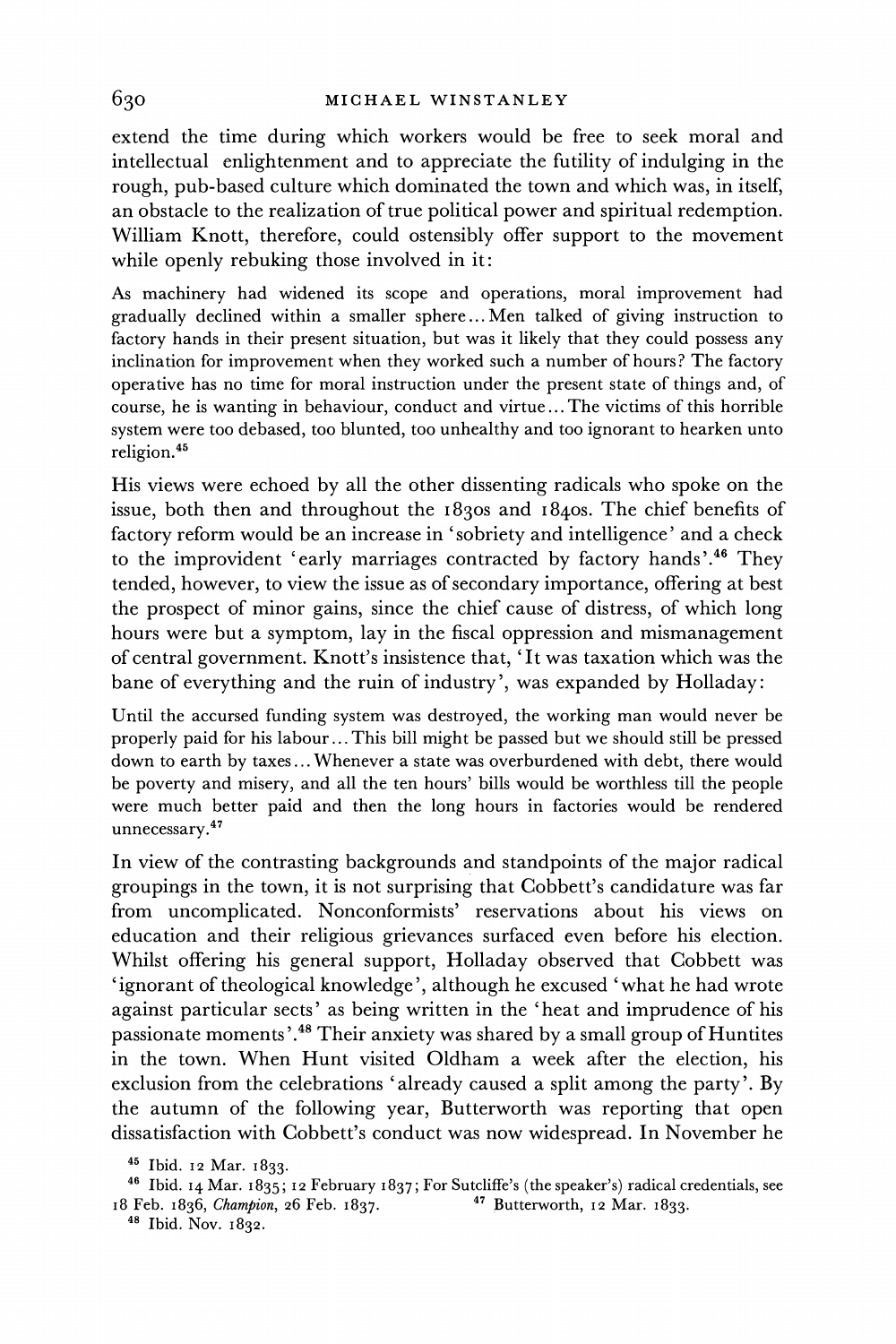**was questioned closely on his parliamentary record, about which he was characteristically vague and arrogant. Hunt's next visit was accompanied by Cobbett's effigy carried upside down through the town. In early February I834 Cobbett judiciously pleaded pressure of family commitments to excuse his failure to accompany Fielden on his visit to the constituency. At a wellattended public meeting later that month, dissenters memorialized the M.P.s on their grievances and received an uncompromisingly hostile reply from Cobbett.49 When, in March I834, he openly refused to support the nonconformists' grievances, dissenters deserted his camp to a man.50 By the end of the year they were actively canvassing for an alternative candidate and trading insults with Cobbettites who infiltrated their meetings. With both factions resorting to 'terms of abuse and vulgar slang not worthy of the cockpit', there was, observed Butterworth ruefully at Christmas I834, an 'extreme division' in the radical ranks.51** 

**An escalation of the struggle was only averted because the snap general election of January I835 left insufficient time to mount a rival challenge to Cobbett. Over the next few months, however, the dissenters were strengthened by the increasingly open support of those who supported Hunt's cause.52 When Fielden subsequently insisted that John Morgan Cobbett must be his running partner in the by-election caused by William's death he precipitated a major crisis. As well as criticism that this was 'hereditary succession', there was dissatisfaction withJ. M. Cobbett's equivocal support for radical measures and his insistence that 'he was not a man to be literally drowned in pledges'.53 When Feargus O'Connor arrived in the town to challenge Cobbett, Cobbettites viewed him as a traitor, Fielden insisting that he had sent him to Oldham as his envoy to support, not challenge, Cobbett, who was making arrangements for his father's funeral.54 O'Connor's unqualified acceptance of all the radicals' demands won over not just all the dissenters but also John Knight and James Greaves - individuals who had been attached firmly to neither faction and whose initial instinct had been to resist splitting the radical vote - and a considerable number of non-electors, especially among the artisan trades.55 When he polled just enough votes before retiring to allow the local Tory candidate, J. F. Lees, to claim victory over Cobbett by a small margin, O'Connor earned the eternal damnation of the Cobbettites.56** 

**An uneasy truce on the issue of parliamentary representation was finally patched up in December I836 on the understanding thatJ. M. Cobbett would never again be invited to stand as a candidate. Johnson's pledges on religious** 

**56 Oldham Local Studies Centre, Poll book, i835. O'Connor polled 34 votes; Lees' majority was I3.** 

**<sup>49</sup> M.S.A., I5 Feb., 29 Mar. i834; Butterworth, 22 Feb. i834.** 

**<sup>50</sup>Butterworth, 20 Dec. i832; Sept., Nov. i833; 25 Mar. i834. <sup>51</sup>Butterworth, 22, 24, 26, 29 Dec. I834. <sup>52</sup>Ibid. i i Feb. I835.** 

**<sup>53</sup>Ibid. 26 June-8 July i835; M.G., 27 June, 4, i i July i835.** 

**<sup>54</sup>For Fielden's perspective on this see S. A. Weaver, John Fielden and the politics of popular radicalism, i83-1i847 (Oxford, i987), pp. I32-5.** 

**<sup>55</sup>Butterworth, 6 July, 24 Aug., 25 Dec. i835.**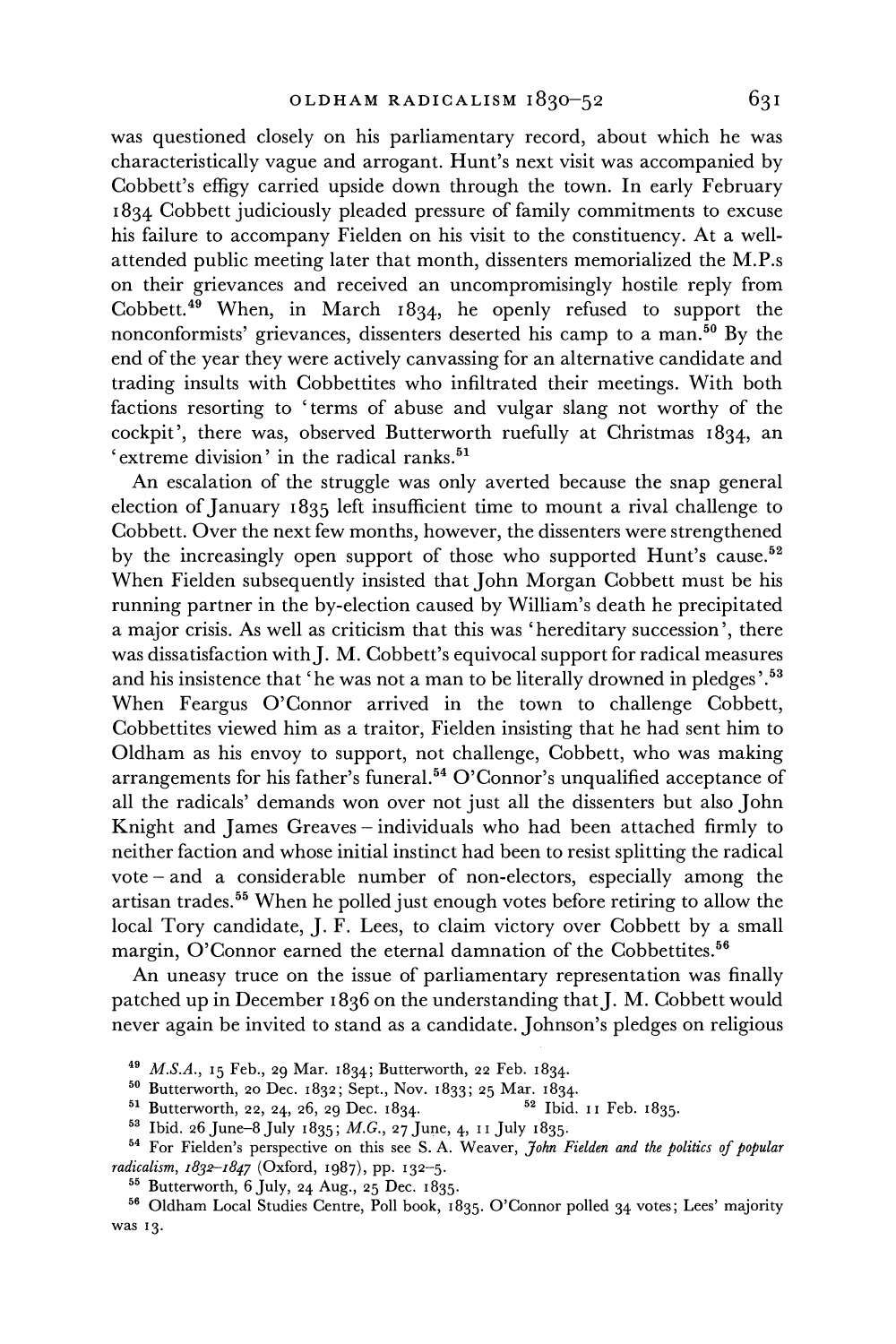**issues the following year were sufficient to retain the electoral support of the dissenters. However, despite this, and co-operation in the fight against the introduction of the New Poor Law and during the initial stages of Chartism, the division remained. O'Connor's supporters no longer attended the annual dinners to commemorate Cobbett's birthday. Cobbettites distanced themselves from any of O'Connor's initiatives or visits.57 Not only did the two major groups have different priorities and motivations, their respective loyalties to national figures who were to become uncompromising rivals ensured that this split would endure and that it would dictate the pattern of popular politics during Chartism and the decade which followed it.** 

#### **III**

**Chartism in Oldham was characterized by a continuation rather than a displacement of this pattern of radical activity. Its methods were essentially constitutional and non-violent. Many of its supporters did not rule out the acceptance of gradual piecemeal reforms, or open alliances with their advocates. Although a class-based analysis of workers' distress was briefly advanced by a minority in the movement, it did not displace the emphasis on government's fiscal mismanagement which had dominated previous decades. Far from uniting radicals, however, O'Connorite Chartism reinforced existing divisions in Oldham since it rapidly became inextricably associated with the radical dissenters who advocated political reform in tandem with moral and spiritual rejuvenation.** 

**Initially the factions appeared to be united. At the first Kersal Moor meeting in September I838, chaired by John Fielden, both dissenters and Cobbettites were represented on the platform, and Holladay and Fitton repeated their shared belief that taxation was the root cause of the country's problems.58 At a local meeting in November it was the Cobbettites who appeared to make most of the running, dominating the speeches and electing James Mills to the National Convention.59 Butterworth first used the word 'Chartists' to describe those at a meeting chaired by Alex Taylor in February I839.60 As O'Connor's influence increased, however, the legacy of I835 determined which radical groups remained loyal to the movement. By Whitsun, after Fielden and the Champion had expressed the view that town meetings and local petitions were preferable to mass demonstrations and a national petition, Oldham Cobbettites mounted a rival meeting to O'Connor's Kersal Moor meeting, protesting, however, that the clash was due to confusion over the latter's date.6' By this time J. M. Cobbett had already resigned from the National Convention and the trading of insults between O'Connor's Northern Star and the Cobbetts' Champion had begun. James Mills resigned from** 

**<sup>5</sup>Butterworth, Jan., I 5 Aug., Dec. I 836; 4 Mar. I 83 7.** 

**<sup>58</sup>M.S.A., 29 Sept. I838; Champion, 30 Sept. I838.** 

**<sup>5</sup>Butterworth, 8 Nov. I838; M.S.A., io Nov. I838; Champion, i8 Nov. I838.** 

**<sup>60</sup>Butterworth, 25 Feb. I839.** 

**<sup>61</sup>Ibid. 25 May I839; .S., I June I839; Champion, 2 June I839.**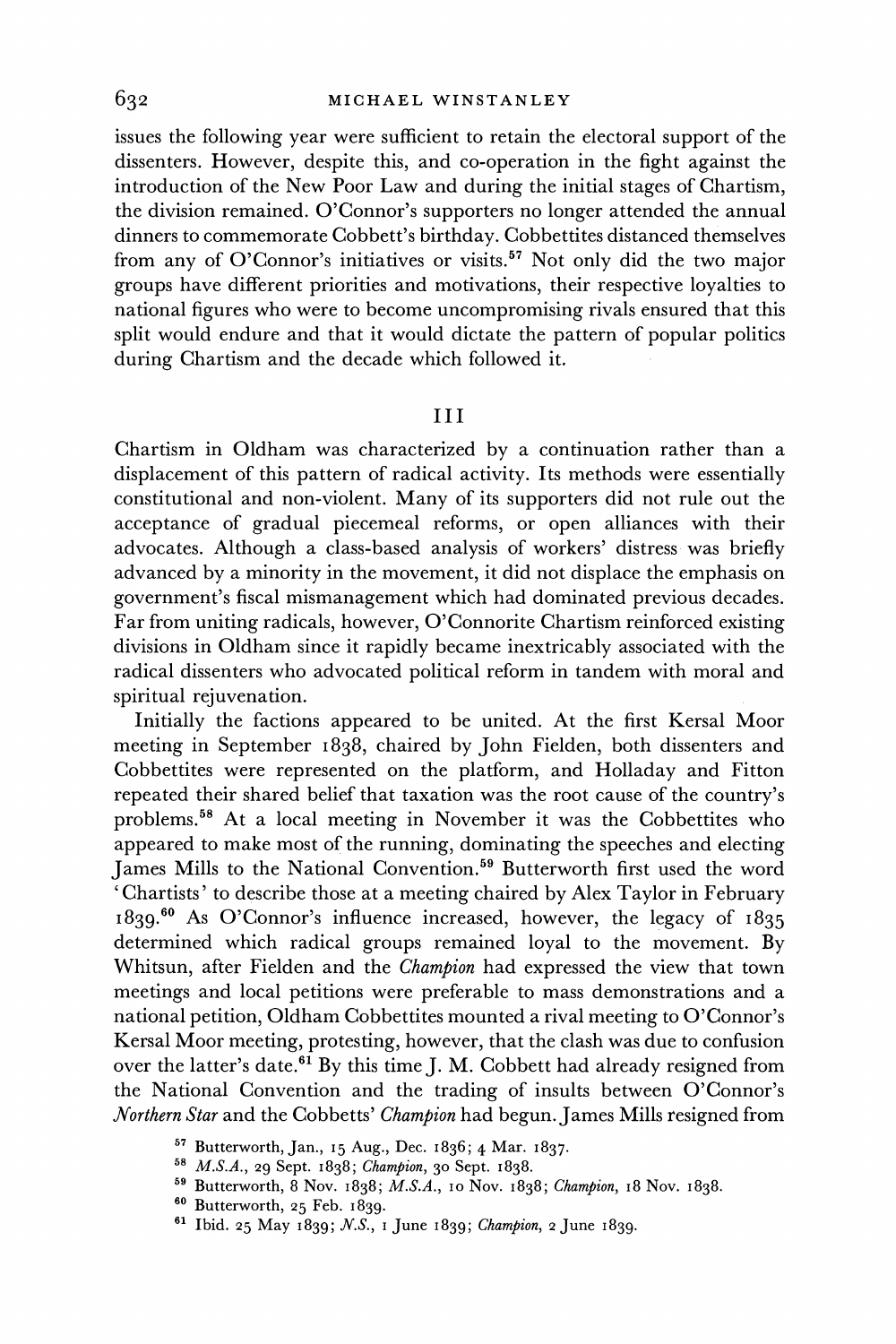**the Convention in September.62 In November, O'Connor spoke to what was then an exclusively O'Connorite Oldham Political Association which then obligingly passed a resolution condemning the Champion.63 Although Cobbettites maintained a significant presence in local politics and other reform movements, especially factory reform, into the I840s, neither the Northern Star nor the Manchester press make any subsequent reference to their involvement in Oldham Chartism.** 

**Radical dissenters who had supported O'Connor in I835 dominated the movement from mid- I 839. Knott gave generously, despite apparent financial difficulties, to John Frost's defence fund and continued to address public meetings.64 Holladay supported Chartist delegates to the Birmingham conference called by the Complete Suffrage Union and appeared as a defence witness and character referee for O'Connor during his trial at Lancaster Assizes in March I843.65 He and Ainsworth invariably accompanied O'Connor on his public visits to Oldham, chairing meetings and providing hospitality, and they were instrumental in promoting the Working Men's Hall, the foundation stone of which was laid by O'Connor in March I844 and opened by him a year later.66 Both subsequently showed a particular interest in the Land Plan, visiting settlements in Worcestershire in I847.67 Not surprisingly, when Holladay considered standing for parliament in I847, the Northern Star hailed him as a 'Chartist candidate'.68** 

**As in the I830s they were joined by self-improvers of lower social status who carried much of the burden of routine administration. Typical of such men were Richard Haslam (operative reedmaker), Leonard Haslop (hatter and proprietor of a temperance coffee house), 'schoolmasters' William Hamer and J. L. Quarmby, and Samuel Yardley, a cordwainer/shoemaker. All except Quarmby represented the Oldham branch of the National Charter Association at the South Lancashire delegate meetings in Manchester, sometimes taking the chair. Haslop's coffee house was also used for local delegate meetings.69 Haslop was treasurer of the branch, Hamer its secretary and subsequently treasurer of the local Chartist Co-operative Land Society.70 Yardley was among those who obtained a licence for the Chartist meeting rooms in I840. Haslam was chairman of the Working Men's Hall committee and helped organize annual dinners in memory of Henry Hunt.71 All were active supporters of political prisoners and helped to organize, and even chair, public** 

**<sup>62</sup>N.S., I6 & 23 Feb., 2I Sept., I9 Oct. I839; Champion, I7 & 24 Feb., Io & I7 Mar., 22 Sept., 20 Oct., IO, I7 & 24 Nov. I839. 63 N.S., 23 Nov. I839.** 

**<sup>64</sup>N'/.S., I8 Jan. I840; M.S.A., I Feb. I840; Jubilee Celebration of the Charter of Incorporation, i84"99, (County Borough of Oldham, I899), p. 34.** 

**65 N.S. & M.S.A., 24 Dec. I842, I I Mar. I843.** 

**<sup>66</sup>N.S., 2 Sept. I843; I3 Mar. I844; 29 Mar. I845- <sup>67</sup>N.S., 3 July I847-** 

**<sup>68</sup>N.S., 24July I847-** 

**<sup>69</sup>N.S., io Apr. I84I: Haslam-24 Apr., 2o Nov. I84I, 29 Oct. I842, 28Jan., 25July I843, 3I May I845: Haslop-2o Nov., 4 Dec. I84I: Hamer- I9 Aug. I843, I4June, 4 Oct., I Nov. I845: Yardley-30 Oct. I84I, 24 Sept., Io Dec. I843, Io Mar. I844; M.S.A., 2 Dec. I843.** 

**70 N.S., 24 Oct. I840, i6 Dec. I843, 30 Mar. I844, I9 July I845, 4 Sept. I847.** 

**<sup>71</sup>N.S., 24 & 3I Oct. I840, 2 July I842, 8 May I843, I6 & 30 Mar. I844, 7 & I9June I845.**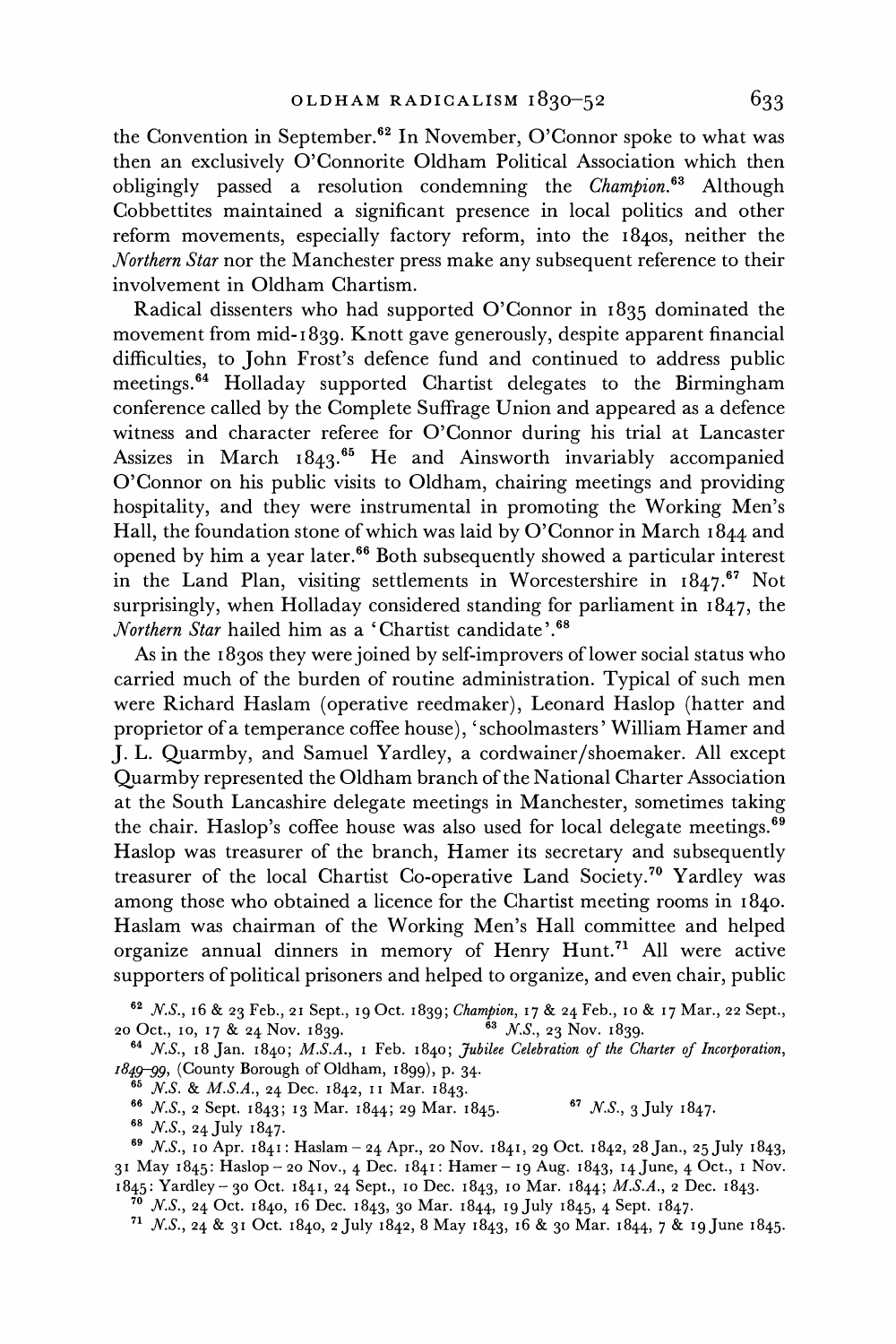**addresses by outsiders like O'Connor, MacDouall and Vincent.72 Yardley attended a national N.C.A. delegate meeting in Manchester in I844 and the National Land Conference the following year.73 With Haslop and several other local activists, he was arrested for addressing crowds during the disturbances of I842 although he, like the others, was reported as urging a return to work and the maintenance of the peace. Symbolically, on his release he, and a young operative, Ambrose Hirst, who spoke regularly at local Chartist meetings and improvement societies, attended a celebratory tea party in the Town Hall.74** 

**Under men like these Oldham Chartism continued to reflect the characteristics of the improving dissenting culture of the I830s. Oldham signatories to the national Chartist resolution in early I84I advocating teetotalism as a means to moral improvement and political knowledge outnumbered those of any other town.75 It was usual practice at weekly Sunday meetings to begin with a hymn and a reading from the scriptures before hearing the 'sermon'. Along with other south Lancashire branches, Oldham adopted 'the system of classes found so successful in religious bodies', meeting once a week for 'mutual instruction'. Open-air camp meetings, usually on Oldham Edge during holiday weekends, had all the attributes of those organized by the Primitive Methodists. Many of their meetings continued to be held on nonconformist premises. In common with the Oldham Temperance Society, Chartists eschewed participation in popular celebrations like the Wakes, organizing rival tea parties, formal processions and outings.76 The building of the Working Men's Hall in I844-5 represented the most successful physical expression of their value system. Initiated by Holladay, Ainsworth and Knott but with Richard Haslam as committee chairman, this was mainly financed from workers' share subscriptions. Speaking at the tea party held to celebrate the laying of the foundation stone in April I844 by O'Connor and the miners' leader, W. P. Roberts, Ainsworth congratulated the audience. 'Today', he told them, 'you have exhibited a practical proof of the improvement of your age - you have met and acted like men who have risen above the habits of dissipation that at one time disgraced your order in England.' Similar sentiments were expressed by all the speakers when O'Connor returned to open it eleven months later. Although it was 'principally a Chartist Hall', he remarked, 'its application to other perfectly legitimate purposes promises a safe and profitable investment' as well.77** 

**<sup>7</sup>N.S., 22 Aug. I840, 4 Dec. I84I, I3 May I843.** 

**73 .S., 20 Apr. I844, 20 & 27 Dec. I845.** 

 $74$  **Butterworth, Aug. 1842; N.S., 27 Aug., 3 & 24 Sept., 22 Oct. 1842, 22 Apr., 18 Aug. 1843; M.S.A., 27 Aug. I842, 15 Oct. I842.** 

**<sup>75</sup>N. S., I3 Mar., IO Apr. i84I; The English Chartist Circular and Temperance Recordfor England and Wales, nos. 9 & I0, Mar./Apr. I84I.** 

**76 N.S., 5 & I7 Oct. I840, 24 Sept., 26 Nov. I842, 30 Aug. I845. Chartist counter-attractions to the popular festivities associated with the Wakes overlapped with those of churches, schools and temperance societies; R. J. R. Poole, 'Wakes, holidays and pleasure fairs in the Lancashire cotton district, c I790-I890' (unpublished Ph.D. thesis, University of Lancaster, I985), pp. I44-55 and 'Oldham Wakes', in J. K. Walton and J. R. Walvin (eds.), Leisure in Britain, I780-1939 (Manchester, I983), pp. 7I-98. 7 N.S., I2 Aug. I843, I3 Apr. I844, 29 Mar. I845.**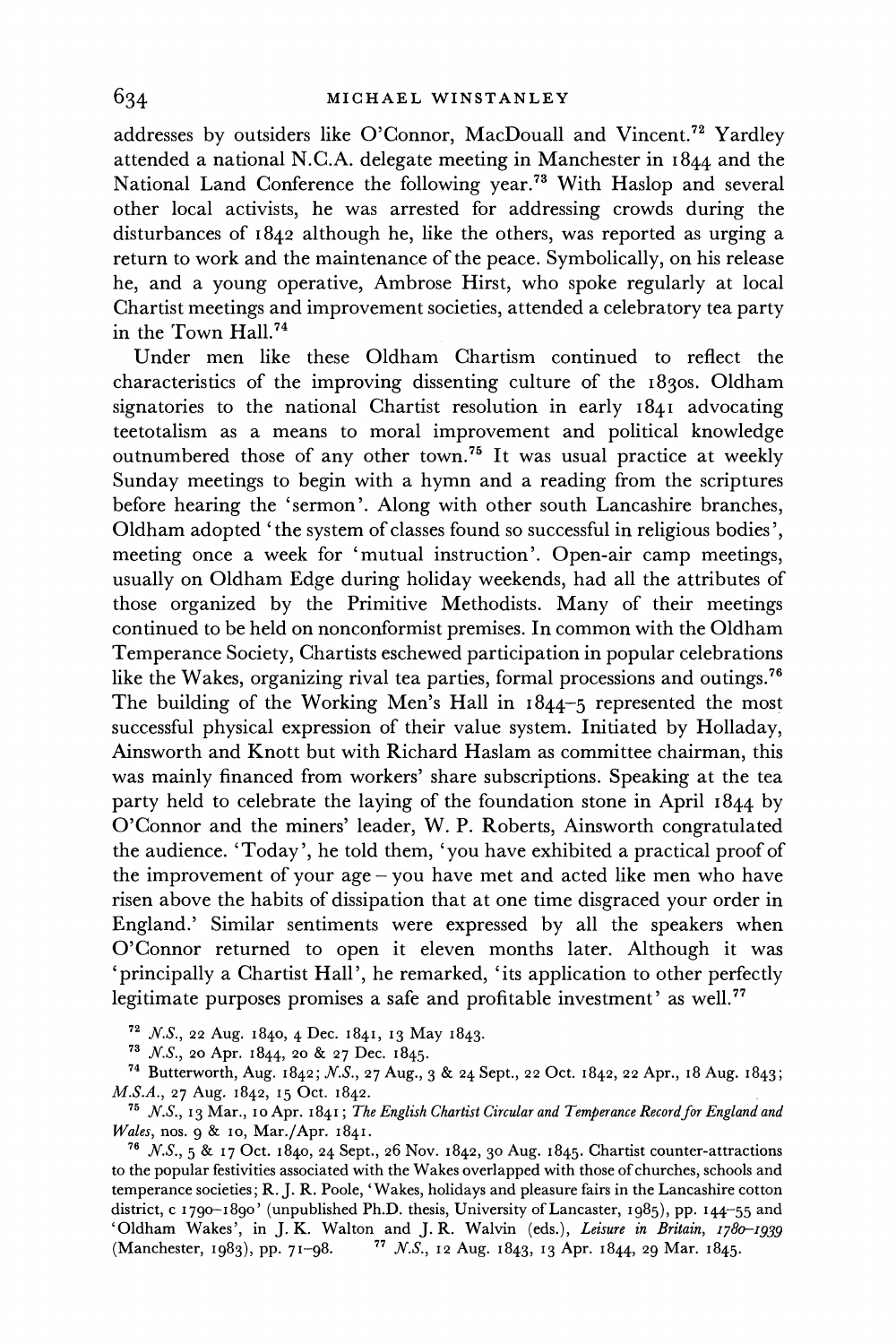**Chartism was but one manifestation of these men's concern with selfimprovement and respectability. It did not absorb all their energies and they continued to pursue sobriety and intelligence through other organizations. These, however, were not simply colonies in a Chartist empire. Rather they complemented, even promoted, an interest in Chartism, rather than viceversa. The unsectarian Sunday Schools run by Chartist sympathizer, John Heap, for example, predated Chartism. They owed their origins to the Anglicans' ban on the teaching of writing in their schools in I836 and they received financial support from some nonconformist sects. Heap was also responsible for establishing the Athenaeum at Greenacres Moor in I840, another institution which appealed to Chartists but was never formally part of the movement, and a day school at Greenacres Moor.78 This, like the school at Lower Moor run by the radical Thomas Haslam, had previous links with the temperance society.79 The nonconformist bookseller and schoolmaster J. L. Quarmby, and the operative, Ambrose Hirst, were others who combined Chartism with the broader promotion of moral and mental improvement, the former lecturing at mechanics' institutes in the area, the latter reciting poetry and delivering public addresses on the evils of drink at the Athenaeum and at the weekly meetings of the Chartists and the temperance society.80** 

**These men eschewed violence as a means of achieving their aims, continuing to put their faith in parliamentary petitioning and the power of argument and personal example.8' Outsiders like J. R. Stephens and John Deegan who called for the taking up of arms enjoyed a frosty reception and the Oldham Political Association vigorously rebutted charges at the Birmingham conference that they supported violence: 'We are not incendiaries ... We wish not to destroy property ... We are not anarchists. We wish not to engage in civil strife. .-. We are not bloodthirsty agitators '82 Despite rumours of drilling in the area in I 839, Oldham maintained a reputation for peaceful agitation, showing** 

**<sup>78</sup>Butterworth, i gJune i836; 30 Nov. I840. M.S.A., 23 Apr. i842. M.E., 7 Aug. I850.** 

**<sup>80</sup>Quarmby was politically active from I 837 to the i 85os: see N.S., 3 I Dec. I 837, 2i Apr. I838; M.S.A., 29 Nov. I 845, 2I Feb. I846 (anti-poor law); V.S., 7July, I ONov. I838, M.E., 3 Dec. I85I (suffrage and retrenchment); M.S.A., I4 Mar. I840, M.E., 3 Mar. i852 (Anti-Corn Law League); N.S., I4 Oct. I840, 2 Sept. i843 (Hunt and O'Connor supporter); M.S.A., i Feb. I840 (aid to political prisoners); M.S.A., 20 May I843, 24 Jan. I 846, i i Dec. I 846 (factory reform); M.S.A., 13 Mar. i847 (education); V.S., 29 Mar. i845 (working men's hall); M.S.A., I2 June i847 (Holladay's election committee); Freeholder, IMay i850, M.E., 8 Feb. i85I (Freehold Land Movement); M.S.A., 2 Mar. I 844, 0G.C, 4 Nov. I 854 (local talks to improving societies). For Hirst see, Butterworth, 29Jan. i842, M.S.A., 30 Apr. i842, 5 & I2 Aug. i843, 30 Mar. i844, 5 Sept. i846 (poetry recitals and temperance); V.S., 4 May, I3July, 3i Aug. i844, 28June, 29 Nov. i845 (lectures to Chartists); V.S., 20 Aug., 24 Sept., 22 Oct. i842 (arrest); V.S., I4 June i845 (S. Lancs. delegate); M.S.A., i6 Mar. i844, 5 July i845 (Anti-Corn Law League); M.S.A., 24 Jan., I 9 Dec. I 846, i 6Jan. I 847 (factory reform); NV.S., 29 Nov. I 845 (anti-poor law); Manchester Times (M. T.), 20 May i848 (calls for Charter). He, Quarmby and many other Radicals also supported the cross-party campaign for a public park, in Oldham, M. T., iI Dec. i846.** 

**<sup>8</sup>V.S., I9 Oct. I839; Butterworth, Aug. I840.** 

**<sup>82</sup>Butterworth, 8 Nov. i838; M.S.A., iO Nov. i838; V.S., 29 Dec. i838. V.S., iO Nov. i838 and Champion, i8 Nov. i838, however, both report that Deegan was greeted with 'deafening cheers'.** 

**<sup>79</sup>Butterworth, I Apr., 8 May I839.**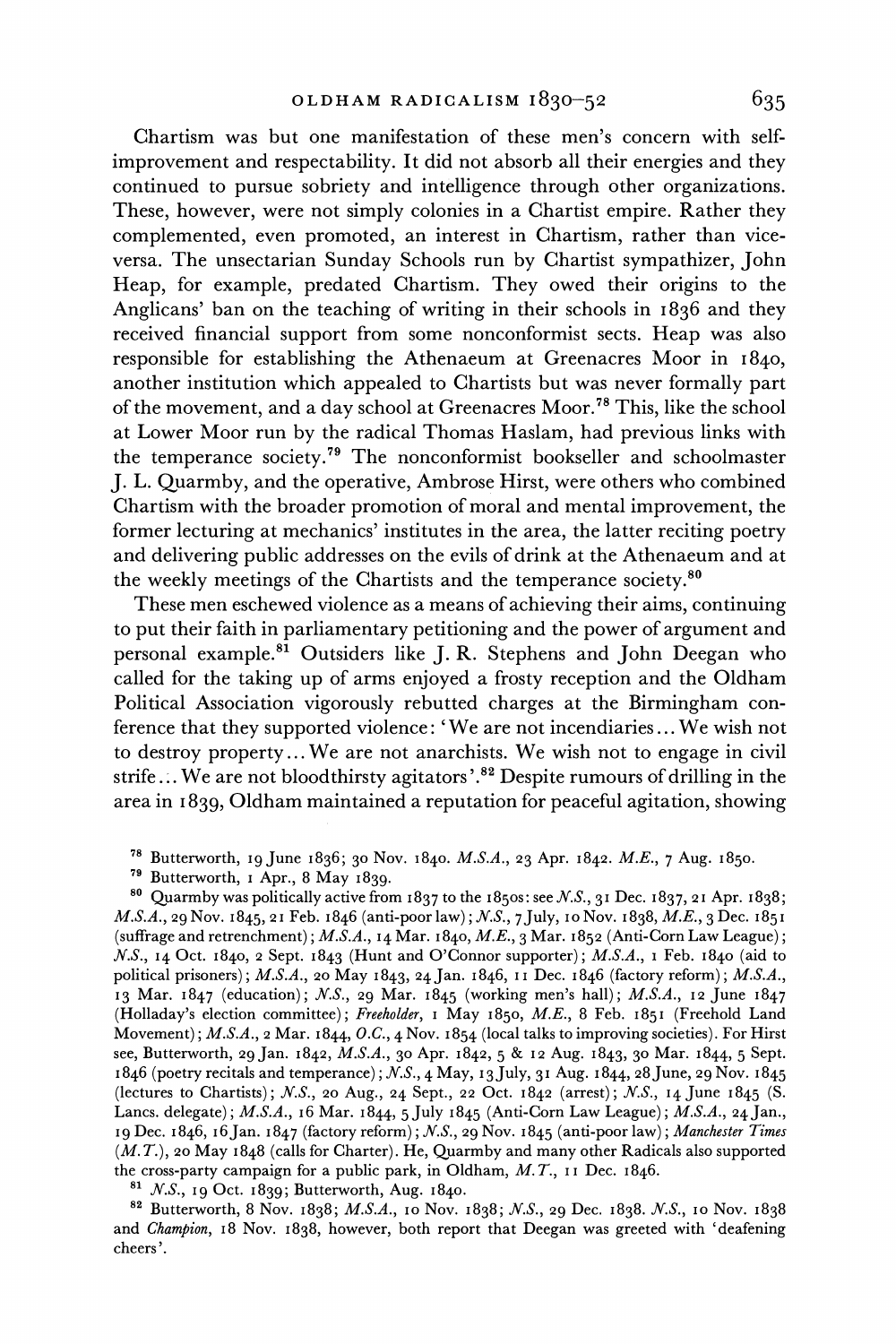**' not the least inclination to riot' at public meetings and remaining aloof from the National Strike in August.83 Local activists continually stressed the need to preserve the peace and placards advertising meetings specifically banned the carrying of firearms; crowds were urged ' above all things to be orderly and**  sober and they would become intelligent<sup>2,84</sup> The arrest and subsequent **conviction of John Swire for attending a meeting in Manchester on 6 May I 839 united the entire town. Public officials collectively pleaded for his release on the grounds that he had always spoken against violence and that Oldham was the only large place in south Lancashire 'where no military were applied for during the period of excitement'.85 Similar sentiments supporting peaceful agitation continued to be expressed throughout the I840s. Oldham was only involved in the strikes of I842 after workers from Ashton had brought out some of the mills; local Chartists urged the necessity for calm, some even enrolling as special constables.86** 

**Given their background, it is also not surprising to find that these men continued to emphasize the earlier radical belief that unrepresentative, oppressive, aristocratic government, not industrial capitalism, was the main cause of economic and social distress. This left open the door for continuing cooperation with some of the town's employers. Although the latter continued to be wary of wholesale political reform, an increasing number re-evaluated their attitude towards fiscal and trade policy in the wake of the economic depression which set in after I837. The primary manifestation of this shift in middle-class economic radicalism was support for the repeal of the corn laws. Despite O'Connor's insistence that the Anti-Corn Law League was a dangerous, irrelevant diversion, most Chartist leaders in Oldham perceived no contradiction or inconsistency in principle in combining support for the two movements. In Oldham, observed Edwin Butterworth approvingly in February I839, 'the Whigs and the Radicals cordially unite with the utmost good will and earnestness in exertions to obtain an abolition of these laws'.87 His report of Paulton's lectures in January bears this out, the speaker being joined on the platform by prominent members of both of the town's radical groups. Echoing sentiments he had expressed throughout the I83os, Fitton explained that:** 

**It would be well to consider as to the propriety of the working and middle classes uniting cordially to obtain a speedy repeal of the Corn Laws, and then if the middle** 

**83 Butterworth, Mar.-Apr., I839, 25 May I839; M.S.A., I7 Aug. I839. Oldham was unusual in not participating in the National Holiday; see R. Sykes, 'Physical-force Chartism: the cotton district and the Chartist crisis of I 839', International Review of Social History, XXX, 2 (I985), 207-36, esp. 230. 84 Butterworth, 25 May i839.** 

**85 Atlands 85 Memorial in favour of John Swire to John Fielden for the Home Secretary from the**<br><sup>85</sup> Memorial in favour of John Swire to John Fielden for the Home Secretary from the **Constables, Churchwardens and Overseers, i i Feb. I840, P.R.O., HO/44/36. Names attached included men of all political persuasions. See also Alex Taylor's defence of Swire, M.S.A., I 2 Oct. I 839.** 

<sup>86</sup> М.S.A., 24 Apr. 1840, 13 Oct. 1842; N.S., 13 & 20 Oct. 1842, Butterworth, Aug. 1842. There **is evidence to suggest that radicals enrolled as special constables to police meetings: PRO, HO/44/36 for May I839; Yardley was acting as special constable when he was arrested in i842, M.S.A. 28 Aug. i842. 87 Butterworth, Feb. i839.**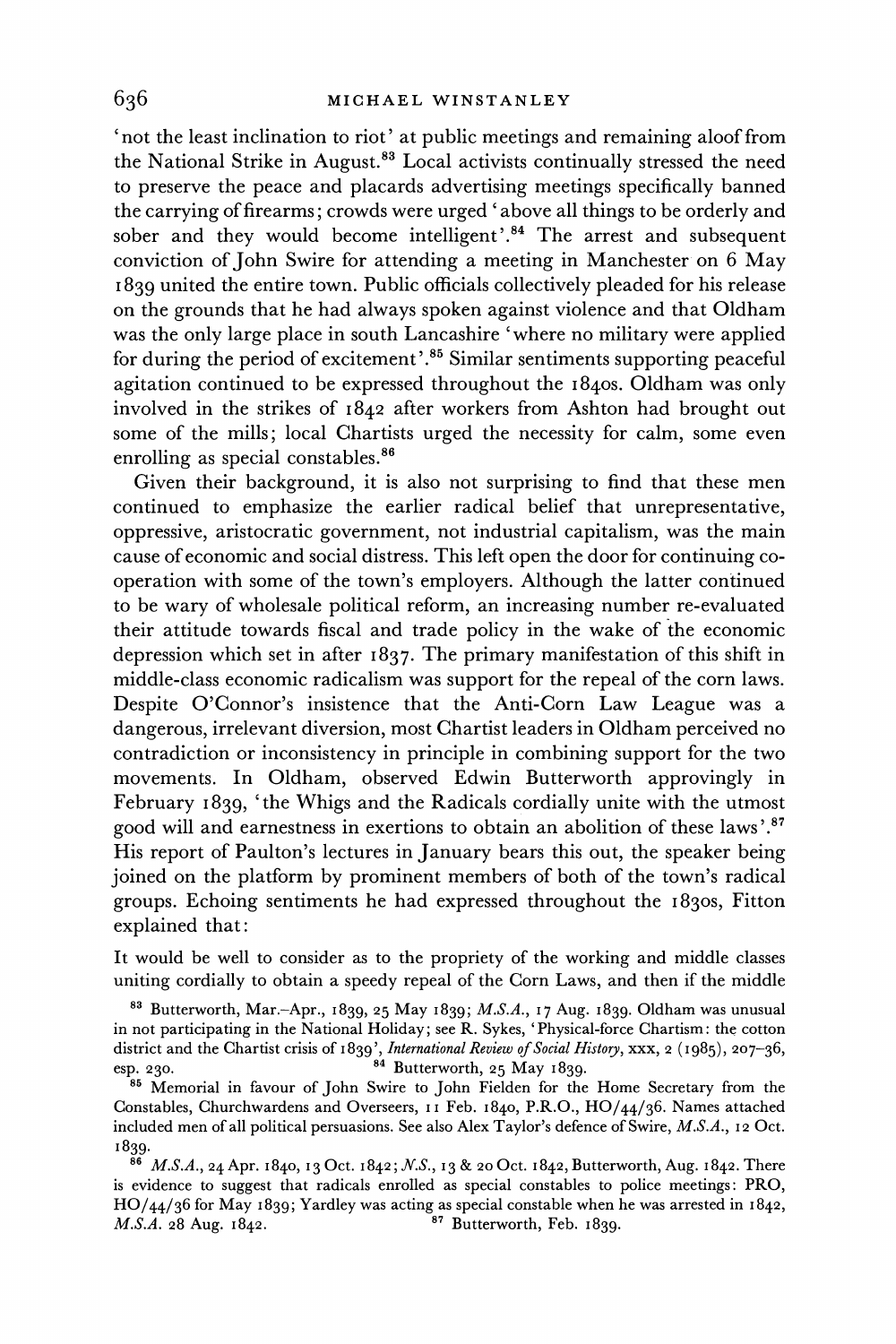**classes did not succeed they would be convinced that universal suffrage was essential to their success.88** 

**Chairing a meeting in March I 840, Holladay reiterated the argument he had put throughout the I 83os: 'The depressed state of trade was in great measure attributable to the operation of the corn laws, in limiting the sale of goods and preventing their exchange for the corn of foreign countries.'89 Six years later he had not changed his views; he was 'pleased at the end of monopoly of any sort [and] decried the protectionist argument that repeal was only wanted to lower wages'.90** 

**Corn law repeal did not just attract middle-class Chartists like Holladay and Knott. James Greaves, the textile operative, was sacked as Chartist lecturer for 'assisting the middle class in their bit-by-bit reform' after**  supporting the cause at a League meeting at Waterhead Mill in May 1841.<sup>91</sup> **Condemned by the Northern Star he remained defiant:** 

**I am as much a Chartist as ever .. . Why should people who were once united under the banners of Universal Suffrage and no Corn Laws in the memorable days of Hunt, now be divided and split into factious oppositions upon a question, or questions, which to them are of greatest importance ... it now appears that that which Mr Hunt thought**   $\mathbf{w}$  as right in  $\mathbf{1815}$ ,  $\mathbf{16}$ ,  $\mathbf{17}$ ,  $\mathbf{18}$  and  $\mathbf{19}$ , those who call themselves Reformers in  $\mathbf{1841}$ , think **wrong.92** 

**Greaves continued to speak in favour of Chartist principles, even at League meetings, but his national humiliation meant that he was forced to turn to the Complete Suffrage Union for local organizational support, attending the Birmingham conference in December I842 and January I843 as an Oldham delegate.93 As an official Chartist lecturer for the south Lancashire district who had chaired national delegate meetings in Manchester and spoken as far afield as Leeds, Greaves could not be left unpunished.94 But he was far from atypical in his views. Although the Northern Star obviously declined to publish their involvement, Butterworth's manuscripts and reports in the Manchester press clearly show that many other prominent local Chartists including Quarmby, Haslam, Swire, and Hirst, adopted a similar position.95** 

**It would be wrong to imply that this stance did not go unchallenged. League meetings, as all the reports make clear, were contentious affairs. What can only be appreciated with detailed knowledge of the participants, however, is that the acrimonious debate and disorder which characterized the meetings** 

**<sup>9</sup>Ibid. 5 Feb. i842, I4 Jan. i843; M.S.A., 24 Dec. i842. The other C.S.U. delegate was a Cobbettite, but Greaves did not go on to support Cobbett in i847.** 

**JV.S., 23 Jan., 25 July, I5 Aug. I840; 27 Feb. I84I.** 

**<sup>9</sup>Butterworth, io Jan. i842, 25 Jan. i843; Anti-Bread Tax Circular, 2i Apr. i84I; M. T., <sup>24</sup> Jan. I846; M.S.A., 7, I4 Mar. I840, I2 Feb., 5 Mar., 7 Dec. I842, i6 Mar. I844, i iJan. I845. For orthodox view, L. Brown, 'The Chartists and the Anti-Corn Law League' in A. Briggs, Chartist Studies (London, I 959), pp. 342-7 I .** 

**<sup>88</sup> Ibid. 24 Jan. I839. Alex Taylor, James Greaves and James Holladay were also on the platform. 89** *M.S.A.*, 14 Mar. 1840.

**<sup>91</sup>** *N.S.*, 8 May 1841. He was still described as a carder at this time, ibid. 10 Apr. 1841. cf. adian, 'Class formation', p. 31.  $\frac{92 \text{ } M.S., 15 \text{ } May \text{ } 1841.}$ Gadian, 'Class formation', p. 31.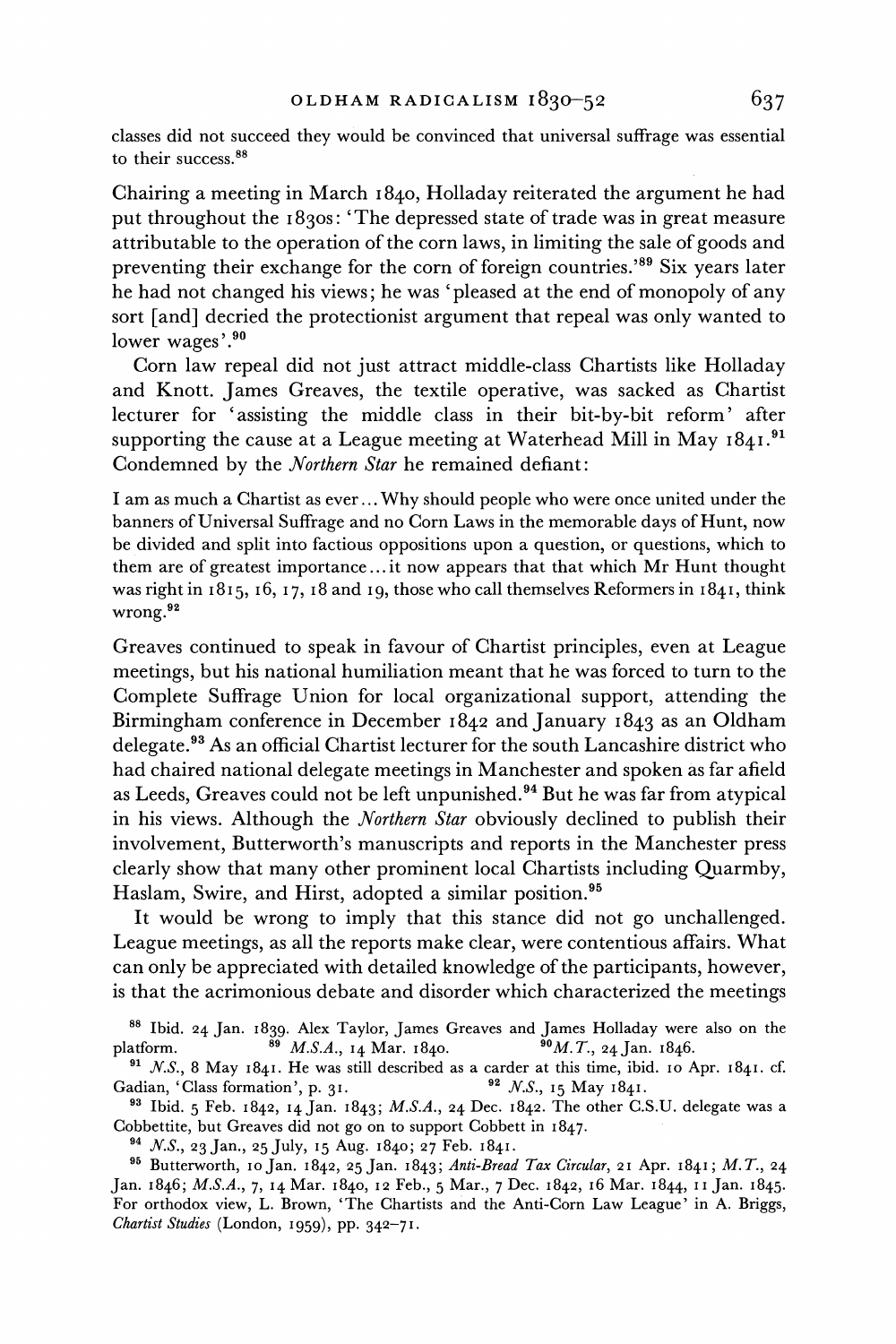# **638 MICHAEL WINSTANLEY**

**reflected notjust a working-class Chartist attack on middle-class repealers, but an internal dispute within the Chartist ranks themselves. Although partisan press reports cannot be used as reliable indicators of the relative strength of different factions, they all show clearly that it was only official Chartist circuit lecturers who opposed League resolutions. Since chairmen often successfully prevented outsiders speaking from the floor on the grounds that meetings were intended to ascertain local opinion, the challengers were also Oldham men. Only two are recorded as having spoken regularly: a hatter, Henry Smethurst, and a painter from Waterhead Mill, John Crowther (or Crowder), both lecturers on the south Lancashire circuit.96 Their profiles resemble the archetypal single-minded Chartist eulogized by O'Connor and often assumed in many studies to be representative of the movement as a whole in expressing an overtly anti-capitalist ideology. Smethurst was sometime secretary of the Oldham Political Association/National Charter Association. Both men spoke regularly at its weekly meetings and those of other branches in the area, represented Oldham at monthly delegate meetings in Manchester and provided support for political prisoners. Both were arrested in the aftermath of the industrial troubles of August I842. This prematurely curtailed Smethurst's political career but Crowther, acquitted, went on to represent Oldham Chartists at the conference organized by the Complete Suffrage Union in Birmingham in the winter of I842-3, supporting motions to retain 'Charter' in the title of any subsequent organization. After this his involvement in local radical politics also declined, reappearing only in I848 with Ernest Jones and again in r852 in a vain attempt to heal divisions in the radical camp.97 Both of these men's profiles are distinctively different from those of all other prominent local Chartists. Neither showed an interest in any other voluntary associations or political campaigns in the town. Equally significantly, their species of radical politics also bloomed and faded within a short period of time. They were alien to Oldham's enduring radical tradition.** 

**Chartist leaders also combined their support for repeal of the corn laws and the promotion of individual moral reform with other causes. Holladay**  continued to support the peace movement throughout the  $1840s$ .<sup>98</sup> He, **Ainsworth and Knott re-affirmed their earlier anti-slavery commitments in** 

<sup>96</sup> For excluded speakers see N.S., 16 Apr. 1841 (Leach and Robinson), 10 Feb. 1842 (West), **I 2 Feb. I 842 (Bell, Clarke and Griffin). Smethurst was appointed circuit lecturer at the same time as Greaves - N.S., I 5 Aug. I 840; Crowther, also from Greaves's home village of Waterhead Mill, was appointed just before the latter's sacking, N.S., 2I Mar. i84I.** 

**<sup>9</sup>Smethurst's career - V.S., 23 Nov. I839, 24 Oct. I840 (N.C.A. secretary); I2 Oct. I839, i8 Jan., 25 Jan., 4July I840, 23 Oct. i84I (support for political prisoners); 27 June, I4 Oct., 5 Dec. I840, 2 Jan., 30 Jan., 6 Feb., I7 Apr. i84I, 27 Aug. i842 (lecturer); I7 Oct. I840 (delegate**  meeting); M.S.A., 5 Nov. 1842 (arrest). Smethurst was elected to the select vestry in 1841 but **unseated by theJ.P.s after a challenge from the Cobbettite assistant overseer; Butterworth, i Apr. i84I. For Crowther see N.S., 20 Nov., 24 Dec. i84I, 28 Oct. i843 (S. Lancs delegate); 24 Dec. i842, I4 Jan. i843 (delegate to Birmingham conference); 27 Aug., 22 Oct. i842 (arrest and acquittal); 27Jan. i844 (lectures); M.T., I2 Feb. i848 (with ErnestJones); M.E., 2i Apr. i852 (calls for radical unity). For speeches at Anti-Corn Law League see note 95 above.** 

**98 M.T., ii Feb. i843, M.E., 4, 7 July I849.**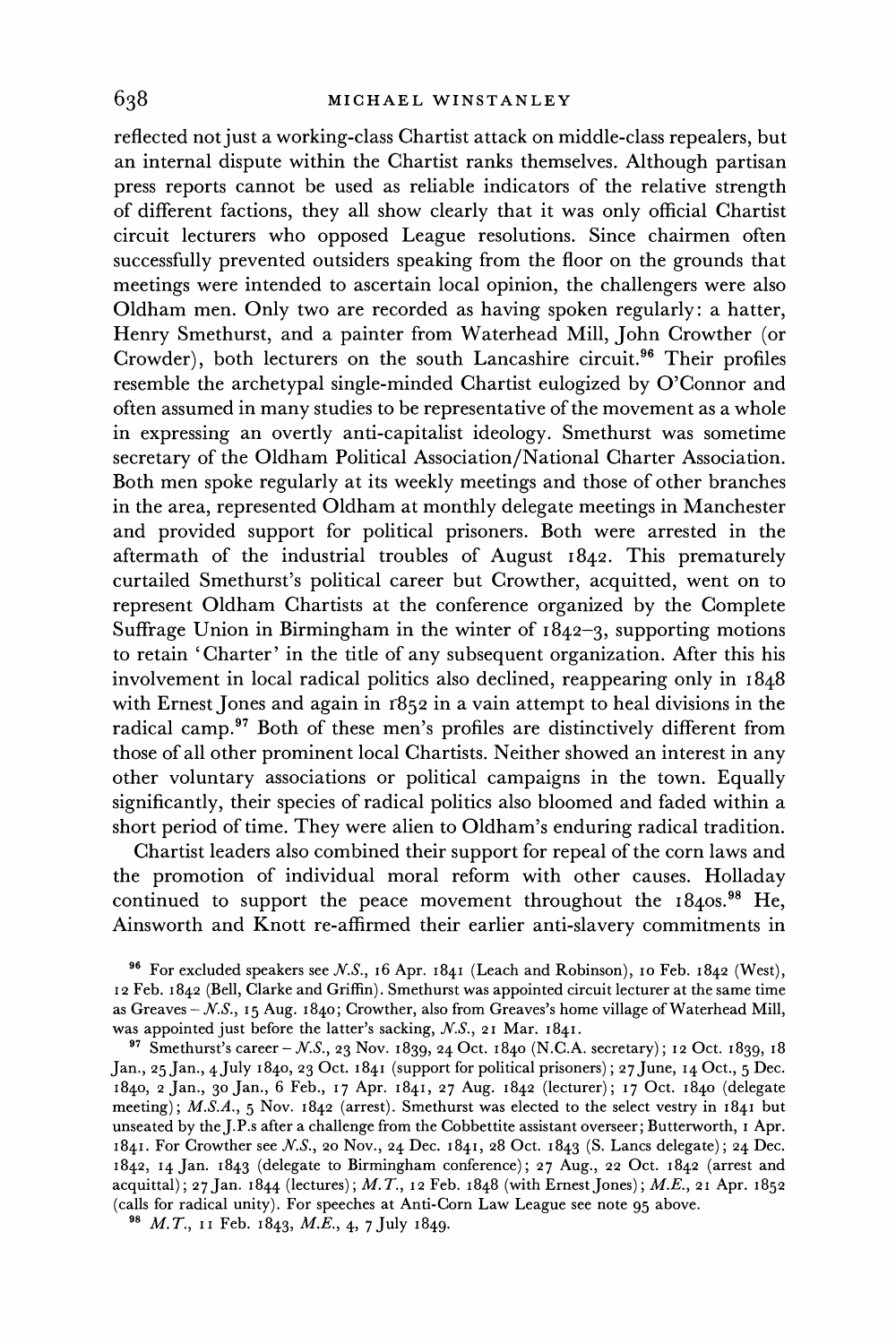**I846. They were involved in the promotion of the Lyceum.99 Many other prominent dissenting radicals joined them to oppose the government legislative proposals of I 844 which would have increased Anglican control over education, arguing that voluntary provision was preferable. They renewed earlier opposition to the privileges of the established church through the resuscitation of the Anti-State Church society in i848.100 Encouraged by the corn law repeal in I 846 they expanded their campaign for free trade by calling for the full opening of ports.'0' Their support for Hume's Financial Reform Association in I848, pledged to use democratic measures to curb government expenditure, was entirely consistent with the stand they had maintained since the I83os, as was the renewal of their fight in the mid- i84os to resist the introduction of the New Poor Law in the area.'02** 

**The campaign for the Charter, therefore, was essentially just one part of a broader battle strategy; it did not represent a total war waged to the exclusion of all else. Its abandonment did not necessarily represent a defeat or a declining commitment to radical electoral reform and the causes which it was intended to promote; rather it was an acknowledgement that it was no longer an appropriate rallying cry. Radical philosophy and strategy in the I840S were not significantly different from those of the I83os.** 

#### **Iv**

**When W. J. Fox accepted the invitation of the majority of Oldham activists to stand in the general election of I847, he was confident that his pledges were in line with local radical opinion. Like Holladay, who nominated him after standing down himself to avoid splitting the radical vote, he had the support of campaigners with long political pedigrees.103 His platform was essentially that which these men had supported for at least a decade and a half: free trade, retrenchment, the reduction or abolition of many taxes, the curtailing of Anglican privileges, the expansion of civil and religious liberties, the enhancement of mental, moral and intellectual improvement through education for all and electoral reform.'04** 

**What perplexed Fox, unacquainted as he was with the ambiguities and tensions within Oldham radicalism, was the bitterness with which some professed 'radicals', led by Alex Taylor, opposed him. Historians have mistakenly assumed that this division was relatively recent and that it reflected a broader disintegration of militant radicalism in the wake of economic restructuring and middle-class concessions of the post-Chartism era. In view of Fielden's radical reputation and Alex Taylor's close connection with his cause, Fox has also usually been regarded as the representative of middle-class** 

<sup>102</sup> M.S.A., 19 Oct. 1844, 29 Nov. 1845, 17 June 1848.

**<sup>103</sup>M.S.A., 5, I2, i9 June, 3I July I847.** 

**<sup>104</sup>B. Grime, Memory sketches (Oldham, I887), pp. 58-9 reproduces Fox's election address; for later affirmation of principles, M.E., 29 Oct. I85 I .** 

**<sup>9</sup> M.S.A., 28 Nov. I846; A. Tait, History of the Oldham Lyceum, i839-i897 (Oldham, I897), pp. 97, I02-3. .00 M.S.A., I5, 22 Apr. I843, I9 Oct. I844, I3 Mar. I847, I9 Feb. I848.**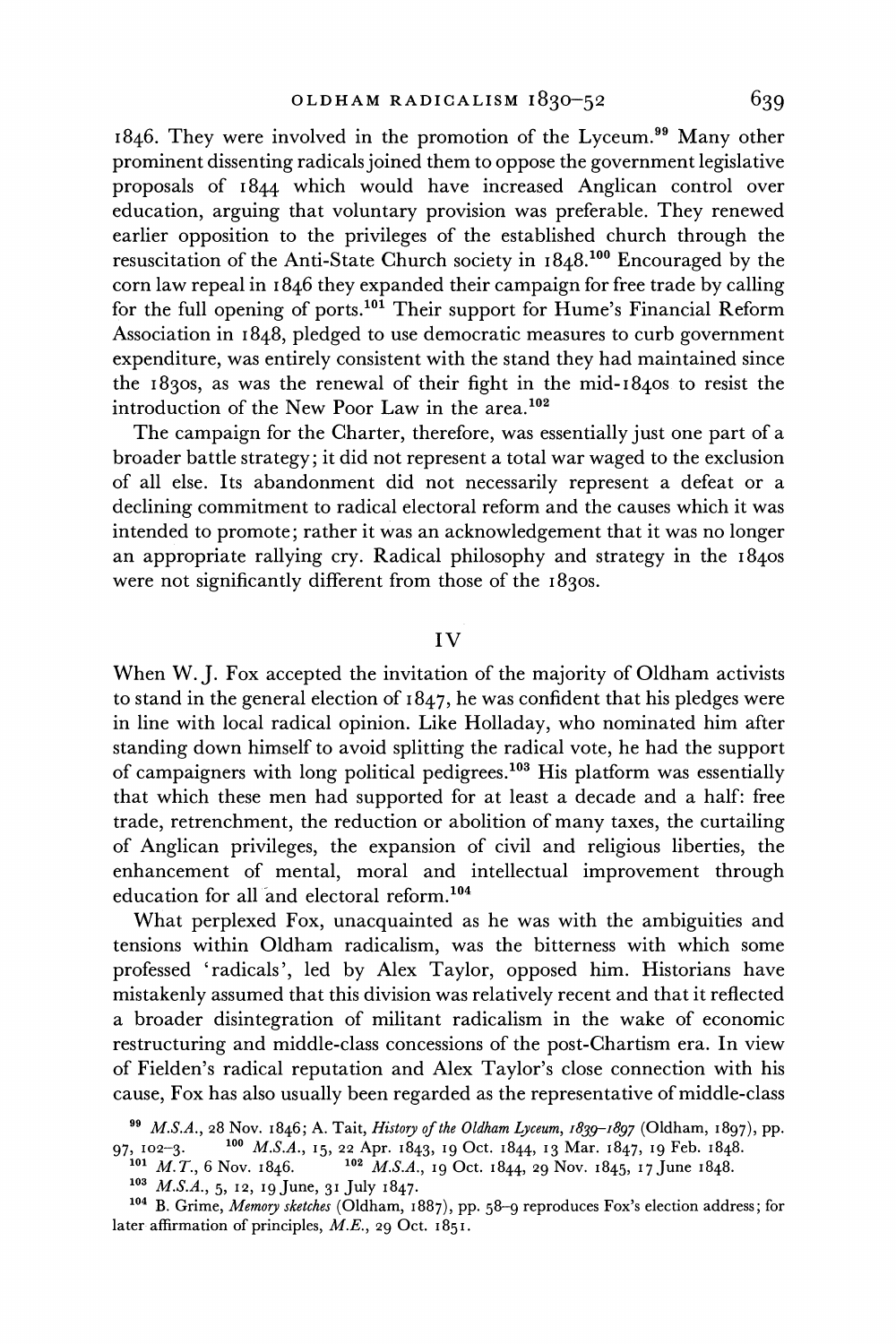**liberalism, Fielden and Cobbett as the true inheritors of the radical tradition.'05 Such views are mistaken. Not only can the split be traced back directly to the disputes over policy, priorities and personalities in the I830s when Fielden had also insisted that John Morgan Cobbett should be his running partner, but it was Fox who most accurately reflected the militant religious and political radical tradition in the town. None of Fielden's and Cobbett's election committee were ex-Chartists; all of Fox's were.'06** 

**Despite some co-operation at local level, primarily in the vestry and, until I846, in the Anti-Poor Law Movement and the campaign for the Ten Hours Act, the two radical groupings had retained their separate identities and the mutual distrust which characterized the I830S. This is clearly evident in the factory reform movement which the Cobbettites, divorced from mainstream O'Connorite radicalism in the early and mid- i84os, had returned to, ensuring them a popular following among Oldham's largely unenfranchised young textile operatives. Although nonconformist ministers and dissenting radicals continued to join them on the platform, the attractions which shorter hours had for them still differed greatly from those of the Cobbettites. Holladay, for example, continued to expound the same argument about the desirability of mental and spiritual rejuvenation which he had expressed in i833.107 With the acrimonious electoral split in I847, however, these men withdrew from the campaign. This left the Cobbettites free to claim all the credit for the Ten Hours Act and to commemorate its passing at annual dinners.'08 Although the hapless Fox never tired of reminding his audiences of his support for the measure, he and his supporters were damned as traitors to the textile workers' cause.** 

**Other aspects of the Cobbettites' platform and the nature of their popular support reveal an increasing detachment from mainstream radicalism. The anti-semitism, which had characterized Cobbett's writings, and even surfaced occasionally in Fielden's speeches, was clearly visible in their attack on Fox's support for the extension of civil and political liberties to the Jews.'09 The repeal of the malt tax, another Cobbettite hobby-horse, had by this time become primarily associated with the rump of the parliamentary tory party and it had been taken up locally by a brewing trade now highly antagonistic to the powerful temperance/radical alliance. By I849 Alex Taylor was joining Cobbett and Oldham's leading tories at the licensed victuallers' association's annual dinners."0 The rural base of Cobbettite electoral support had also** 

**<sup>105</sup>Foster, Class struggle, pp. 207-8; Sykes, 'Some aspects', p. I76.** 

**<sup>106</sup>Fox's campaign team included Haslam, Hirst, Quarmby, Yardley, Haslop, Heap, A. F. Taylor; M.S.A., 2I Mar. i846, 5, I2, i9 June i847. Fielden's and Cobbett's;Joshua Milne, Wm. Taylor, Alex Taylor, Richard Fletcher, Jonathan Mellor.** 

**<sup>107</sup>M.S.A., 20 Apr. I844, 24 Jan., I4 Mar. I846, i6Jan. I847.** 

**<sup>108</sup>M.S.A., 4 Sept. I 847, M. T., io June I 848, M.E., 2 Sept. I 848, 29 Aug. I 849.** 

<sup>109</sup> M.E., 2 Sept. 1848 (Cobbett and Mellor); for Fielden's distrust of Jews see M.S.A., 26 June **i84I; for full discussion of this aspect of Cobbettite radicalism, W. D. Rubinstein, 'British radicalism and the "Dark Side" of populism' in his Elites and the wealthy in modern British history (Brighton, I987), pp. 339-73.** 

**110 M.E., i3 Oct. I849; Fox was less committed to malt tax repeal, ibid. 20 Oct. i85I.**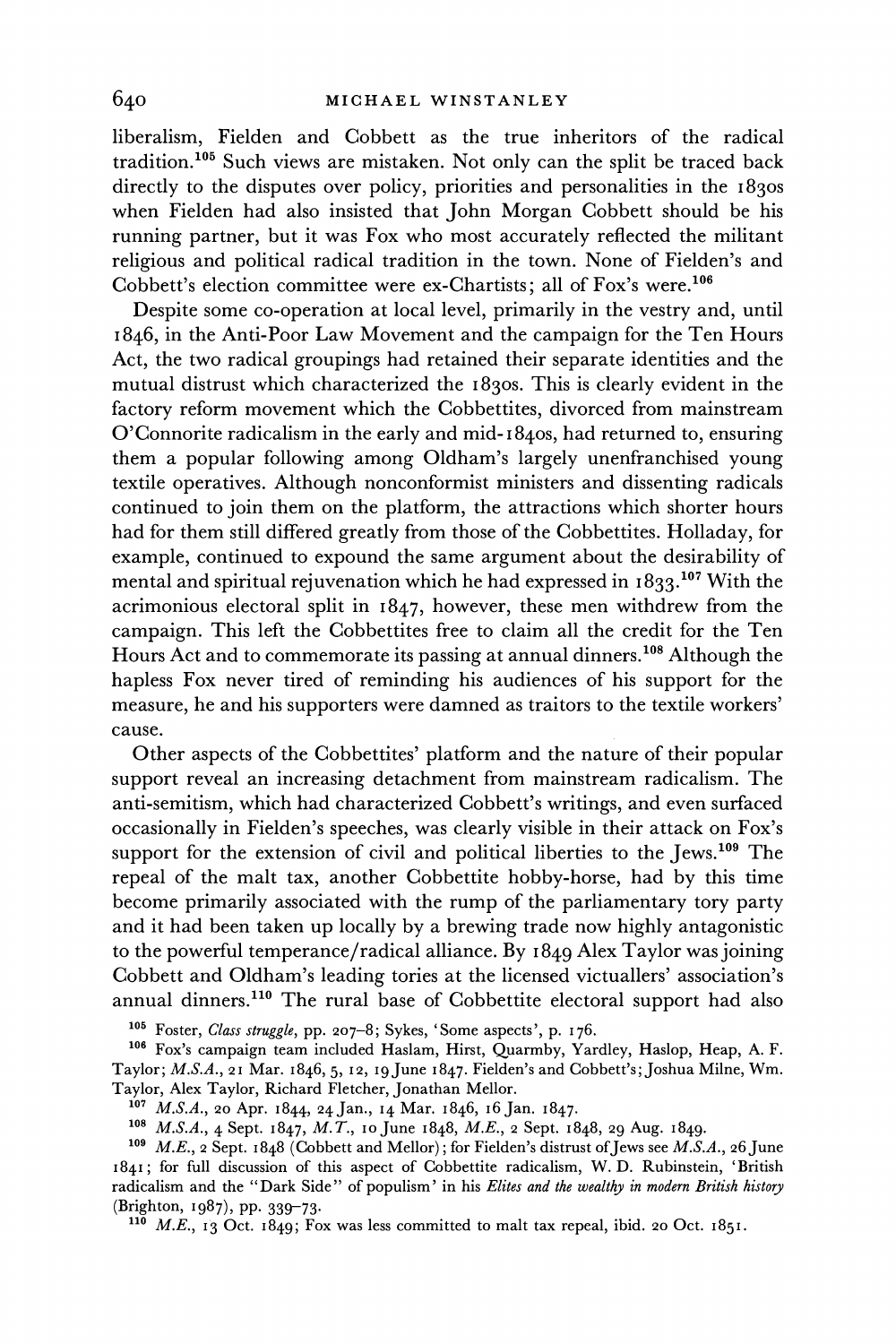**become even more obvious than it had been in the I830s. Within Oldham township itself, it was the rural hinterland which remained Cobbettite. Farmers, the only substantial group of Cobbettites on the police commission, allied with tories in I 848 to oppose incorporation championed by radicals and liberals in the wake of the introduction of the rural police by the local J.P.s, the latter now preponderantly tory as a result of a spate of appointments during Peel's premiership. After incorporation the Cobbettite rump on the council led by Alex Taylor co-operated closely with the tories."' After I847 liberals won clear electoral majorities in both Oldham and Royton, the latter now experiencing renewed industrial growth, while the ageing electorate in the less dynamic Chadderton and Crompton remained overwhelmingly Cobbettite and subsequently tory into the i86os. In the general election of July I852 Cobbettites overwhelmingly doubled with the local manufacturer, John Duncuft; in the bitterly fought by-election in December which followed Duncuft's sudden death they plumped for the tory James Heald."12 Thereafter they effectively ceased to have a separate existence. Cobbettism had become an anachronism without roots in the urban society which was developing in central Oldham and which had spawned militant nonconformist liberalism.** 

**Both Alex Taylor, and his rival leader of the radical dissenters, James Holladay, died within six months of each other in the winter of I852-3. The very different circumstances surrounding their deaths symbolize the respective fates of the groups they led: the tragic contradiction of the former and the optimism and consistency of the latter. Ridiculed in local broadsheets by those with whom he had once worked and pushed into an unsavoury alliance with the tories whom he had once despised, Taylor had became 'troubled and distressed'. One morning in March I853 he climbed into the loft of a neighbour's house and cut his throat."3 No such crisis of conscience had troubled Holladay. He collapsed and died in September I852 on the platform of the Working Men's Hall he had helped to design and erect after delivering a speech in support of Fox's candidature during which he had urged upon his audience the desirability of attaining 'knowledge in science, literature and the development of mechanical ingenuity' and the need to 'elevate your minds**  and characters' instead of frequenting 'midnight orgies' in beerhouses.<sup>114</sup> He **and his associates in the newly formed Oldham Reform League, dedicated to the continued pursuit of electoral reform, cheap government and the expansion of civil and religious liberties, had no doubt that they had remained firm to** 

<sup>111</sup> Police Commission minutes, 13 Dec. 1848, Oldham Local Studies Centre, PCO/1/2, J. F. **Lees (i 842), William Jones (i 846), Nathan Worthington (I 846) and Andrew Schofield, were the tory J.P.s appointed in the I840s.** 

**<sup>112</sup>Poll books in Oldham Local Studies Centre: I 847, July I 852, Dec. I 852, I 857, I 859, I 865. Crompton voted 4-I for Cobbettite/tory candidates. Fox recognized this spatial variation in voting behaviour, M.E., io July i852. See also M. A. Manai, 'Electoral politics in mid igth**century Lancashire' (unpublished Ph.D. thesis, University of Lancaster, 1991), ch. 4.

**<sup>113</sup>M.E., 4 Dec. i852, 26 Mar. i853; The Rising Sun, Oldham Illuminator, Free Trader, Reformer, Oldham Independence, Liberal election broadsheets, Oldham Local Studies Centre. For detailed description of elections, see B. Grime, Memory sketches, pp. 9I-293.** 

**114 ME., 25 Sept., 2 Oct. i852.**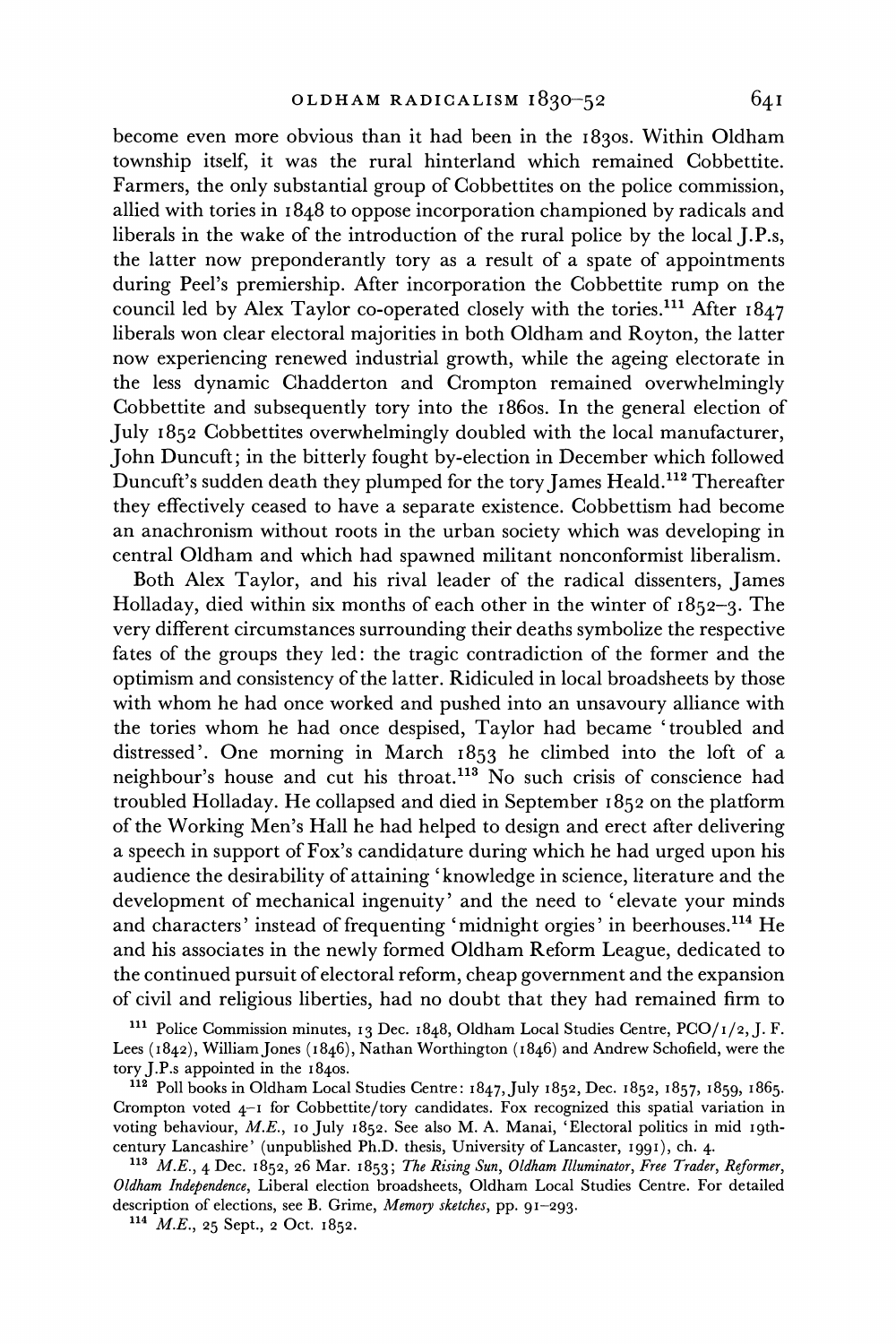#### **642 MICHAEL WINSTANLEY**

**the public commitments they had voiced over two decades earlier. Although they chose to refer to themselves as liberals or reformers, to distinguish themselves from earlier associations with the Cobbett camp which continued to claim the radical heritage, the change of nomenclature did not imply a weakening of their commitment to beliefs, policies and strategies which can be traced back unbroken to the early I830s.** 

#### **V**

**It should be clear that Foster's portrayal of the nature, strength and fate of Oldham radicalism is seriously misleading. But this reappraisal has wider implications since it questions the broader validity of assumptions about the chronological and ideological development of popular politics in the period, related in particular to the significance of Chartism as a class-based movement and the importance of the I840s as the crucial decade in which the working class was 'liberalized'.** 

**Although the personal involvement of Cobbett and O'Connor helped to polarize opinion in Oldham more clearly, the splits in radical ranks reflected disputes which occurred at national level. Factions agreed on the inequities and consequences of the tax burden and on the need for electoral reform, but they always had contrasting views on strategy, priorities and, most fundamentally, on the ideal type of society and the dominant value system which would, or should, emerge after the removal of grievances. What the period as a whole witnessed was the eclipsing of populist movements like Cobbettism and growing support for what was essentially militant nonconformist liberalism. Although this took place against a backdrop of bitter industrial disputes, these failed to develop either a leadership or a class-based ideology capable of challenging the latter. The continuities in personnel, values, motivation, policies and strategies from the I830S to the I850S suggest that radicals were not so much incorporated into liberal 'reformism' and the culture of self-improvement which pervaded it, as largely responsible for creating it. The crusading zeal of militant grass-roots liberalism, with its campaigns for economy, fiscal reform, disestablishment, temperance and a free press, its emphasis on moral justifications for legislative activity and its concern with civil and religious as well as political rights, was essentially a continuation of the radical platform of the I830S which was preserved through the Chartist period."15** 

**This continuity is most clearly reflected in radicals' emphasis on retrenchment and tax reform as universal panaceas for economic depression, social distress and individual degeneracy. Only briefly and ineffectually was this analysis challenged during the Chartist period. The dominant view conceived of individuals not as workers involved in a class struggle with employers, but as taxpayers, ratepayers and consumers oppressed by excessive,** 

**<sup>115</sup>J. Vincent, The formation of the British Liberal Party, i857-68 (London, I966), ch. 2; T.J.**  Nossiter, Influence, opinion and political idioms in reformed England, 1832-74 (Brighton, 1975), ch. 9 on **similarities in social support over the period for radical/liberal candidates.**